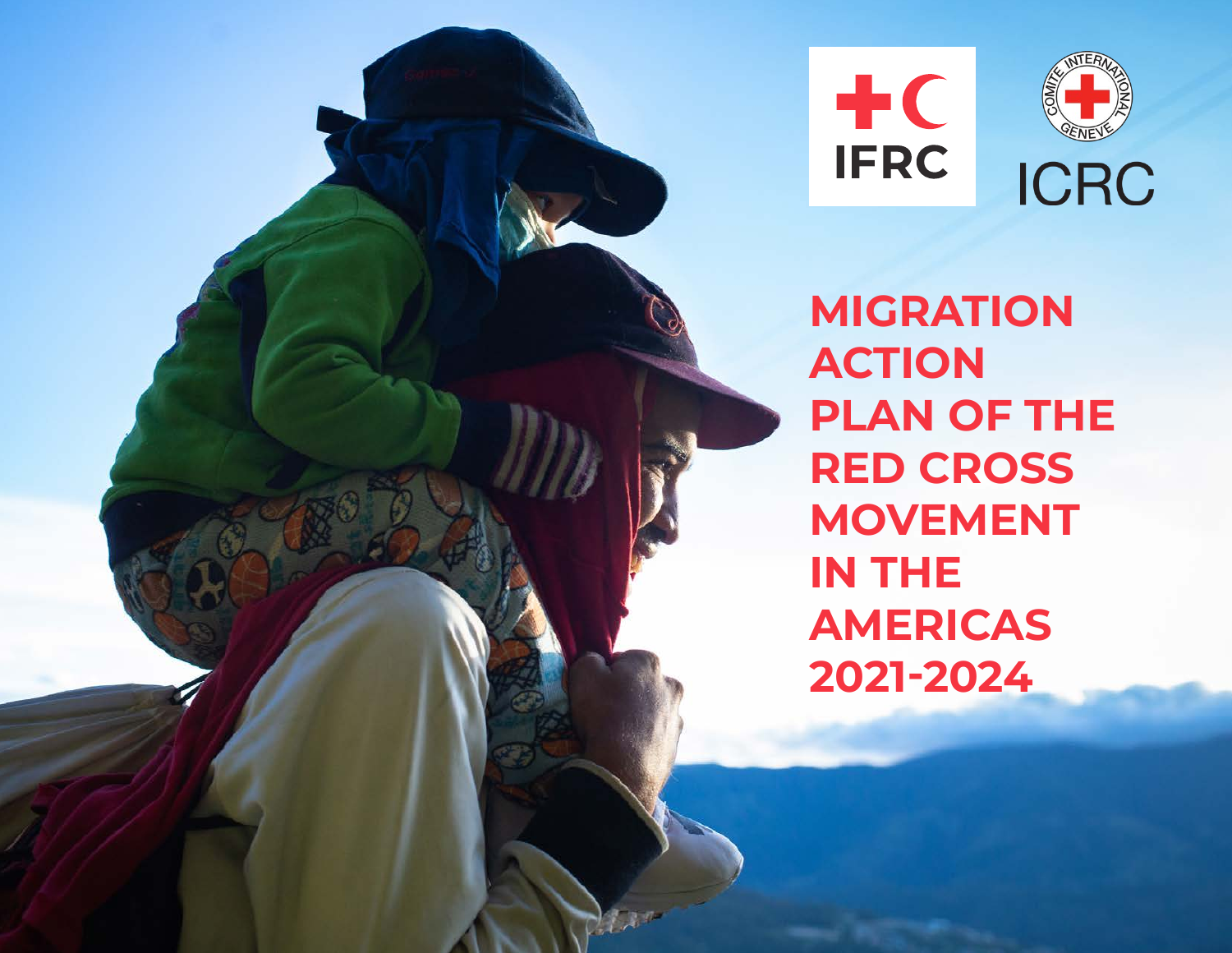## BACKGROUND

The components of the International Red Cross and Red Crescent Movement in the Americas (The Movement) in 2016, in Toluca, for the first time set a document where the signatories committed to advocate for migrants, their rights and their access to assistance and protection services, as well as to respond to the needs of migrants under the fundamental principles of the Movement contained in the [Declaration of Toluca](https://www.icrc.org/en/document/red-cross-movement-calls-states-address-growing-indifference-needs-migrants). They also established objectives to improve and strengthen coordination among Movement members, resulting in the development of the First Red Cross Movement [Plan of Action](https://80ec2942-38cf-421d-866d-006f7b2f6ccd.filesusr.com/ugd/b2c2ad_54c59c5d56c5498aa1031da93d16b6b9.pdf)  [on Migration in the Americas](https://80ec2942-38cf-421d-866d-006f7b2f6ccd.filesusr.com/ugd/b2c2ad_54c59c5d56c5498aa1031da93d16b6b9.pdf) to operationalize this commitment.

The main humanitarian concerns of migration at the time were mostly seen in migratory flows from Central America and Mexico seeking to reach the United States and smaller flows of extracontinental population. From 2017 onwards, the migration context in the Americas changed dramatically, not only because of the situation of Venezuelan migration - by October 2020, an estimated 5.4 million Venezuelans were outside their country<sup>1</sup> and increasingly faced new restrictions and difficult requirements for entry to other

countries - but also because of a growing flow of people from Haiti, Cuba and countries of Asia and Africa. Additionally, more than 100,000 Nicaraguans have been forced to flee their country due to government actions that led to the protests that began on April 18, 2018<sup>2</sup>. On the other hand, the tightening of migration policies in the United States, USA, and Mexico have created new situations of concern and interest for the Movement. In addition to the above, there have been changes in the modalities of transit through Central America in the so-called *caravans*.

As a result, a large number of National Societies in the region are implementing activities in favour of migrants and host populations and are currently in the process of building migration strategies and plans. This was clearly stated in May 2019 by the members of the Movement in the Americas who endorsed their commitment to migrants, which was reaffirmed in the document "[The Buenos Aires](https://3ea6e508-0fc7-4382-9c25-fdd1b477dcf9.filesusr.com/ugd/b2c2ad_8b1592087460440989662d73a5a3e562.pdf) [Commitment](https://3ea6e508-0fc7-4382-9c25-fdd1b477dcf9.filesusr.com/ugd/b2c2ad_8b1592087460440989662d73a5a3e562.pdf)" during the XXI Inter-American Conference of the Red Cross.<sup>3</sup>

<sup>1</sup> [Coordination Platform for Refugees and Migrants from Venezuela \(R4V\)](https://r4v.info/en/situations/platform)

<sup>2</sup> El País, La crisis política en Nicaragua deja 4,000 desplazados al mes, 11 de marzo de 2020.

<sup>&</sup>lt;sup>3</sup> Which identifies Migration and Population Movements and Identity as one of the global challenges calling to prevent and reduce the specific risks, discrimination and xenophobia associated with population movements (migrants, asylum seekers, internally displaced persons, travelers and returnees), whether in their place of origin, transit or destination, through the expansion of holistic services and programmes and the promotion of people's rights and dignity.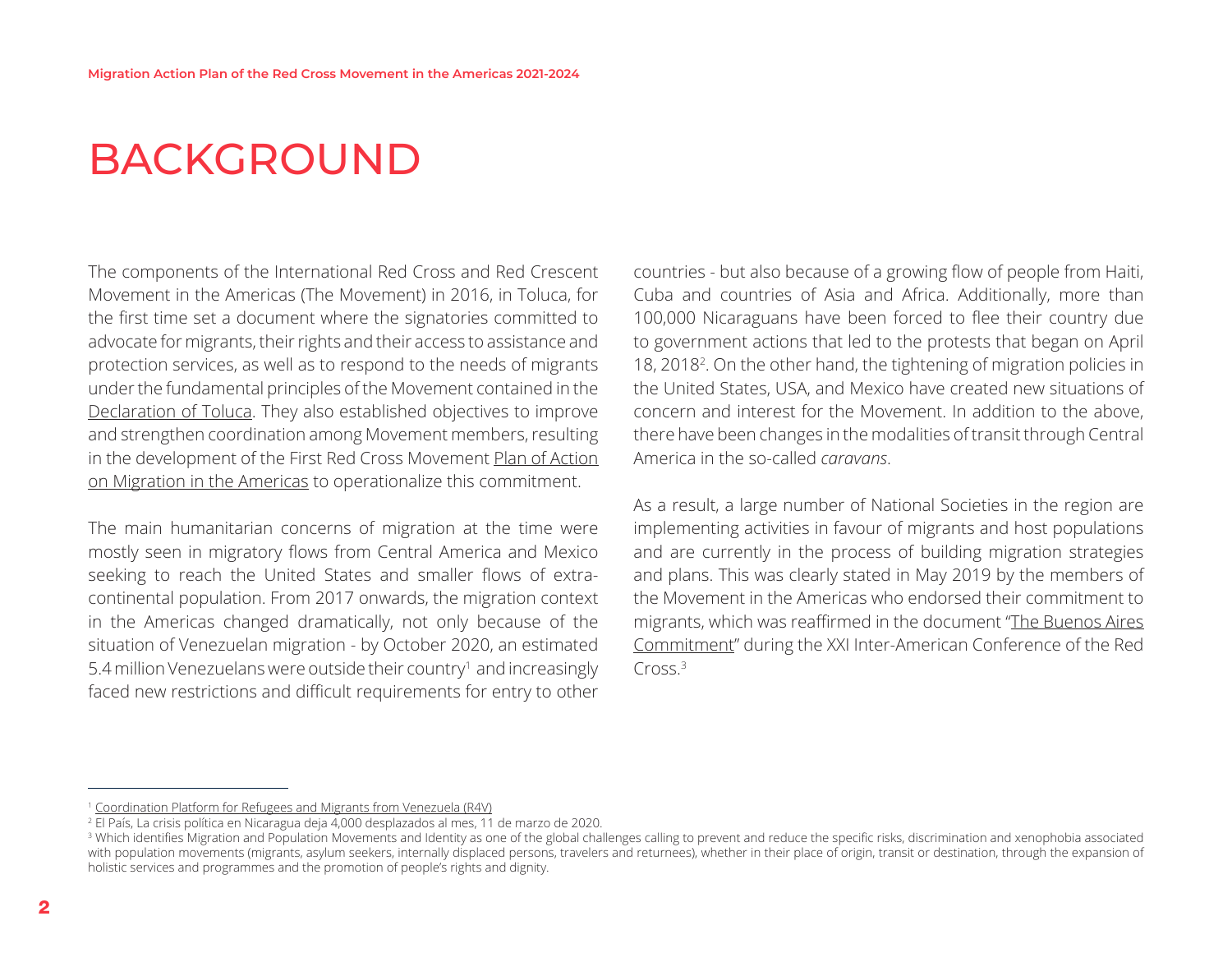In parallel to this process, the IFRC developed and disseminated its [Global Migration Strategy 2018-2022](https://media.ifrc.org/ifrc/wp-content/uploads/sites/5/2017/12/IFRC_StrategyOnMigration_EN_20171222.pdf), where one of the main objectives is to ensure that 75 per cent of National Societies can have a migration strategy or action plan in place by 2022 as part of their programme planning. In this regard, the IFRC, and the ICRC, have been promoting this objective in the Americas, taking advantage of the current situation regarding migratory flows in the continent. Likewise, the ICRC, through its Institutional Strategy 2019- 2022, declares its commitment to respond to the humanitarian challenges of migration, in particular those related to Protection and also to provide complementary support to National Societies in this regard.

To strengthen collaboration within the Movement, an innovative migration model was also established, comprising a Migration Leadership Group, a Migration Laboratory and the existing Global Migration Task Force. The Leadership Group (comprised of 23 NS including the NS of Colombia, Panama, Mexico and Honduras - IFRC and ICRC) provides a strategic platform to guide the Movement's present and future action on global migration challenges.

During 2019 and 2020, two new issues have been added to the Movement's activities. The first one is the process that has taken place within the Movement in the Americas, through the creation of a working group (composed of ICRC, IFRC, PNS and NS), through which a series of documents were produced for the International Conference of Donors in Solidarity with Venezuelan Refugees

and Migrants. These documents are a unique narrative of the Movement's position on migration, but also on the response to the needs of migrants. They are also documents that strengthen the Movement's call for funding and strengthen our response in this region.

The second issue is the arrival of the COVID 19 pandemic and the impacts it has had on the migrant population in the Americas, resulting especially from the measures that States have taken to prevent and avoid the spread of the virus. This context has put the components of the Movement, mainly National Societies, on the front line of responding to the increased vulnerabilities and accentuated needs of migrants and has forced to adapt the response modalities.

Finally, under this scenario, and taking into account that the Action Plan worked under the Toluca Declaration ends, at least in its first stage, the components of the Movement met again (this time virtually), on August 24 and 25, 2020 to discuss the progress made from 2016 to date, the priorities to be adopted for the coming years for the benefit of migrants, their families and host communities and to reaffirm their strong commitment to continue their humanitarian work in favor of migrants, the same that was adopted by the Presidents of the NSs of the Americas during another virtual meeting on September 14, in the Commitment of the International Red Cross and Red Crescent Movement in the Americas.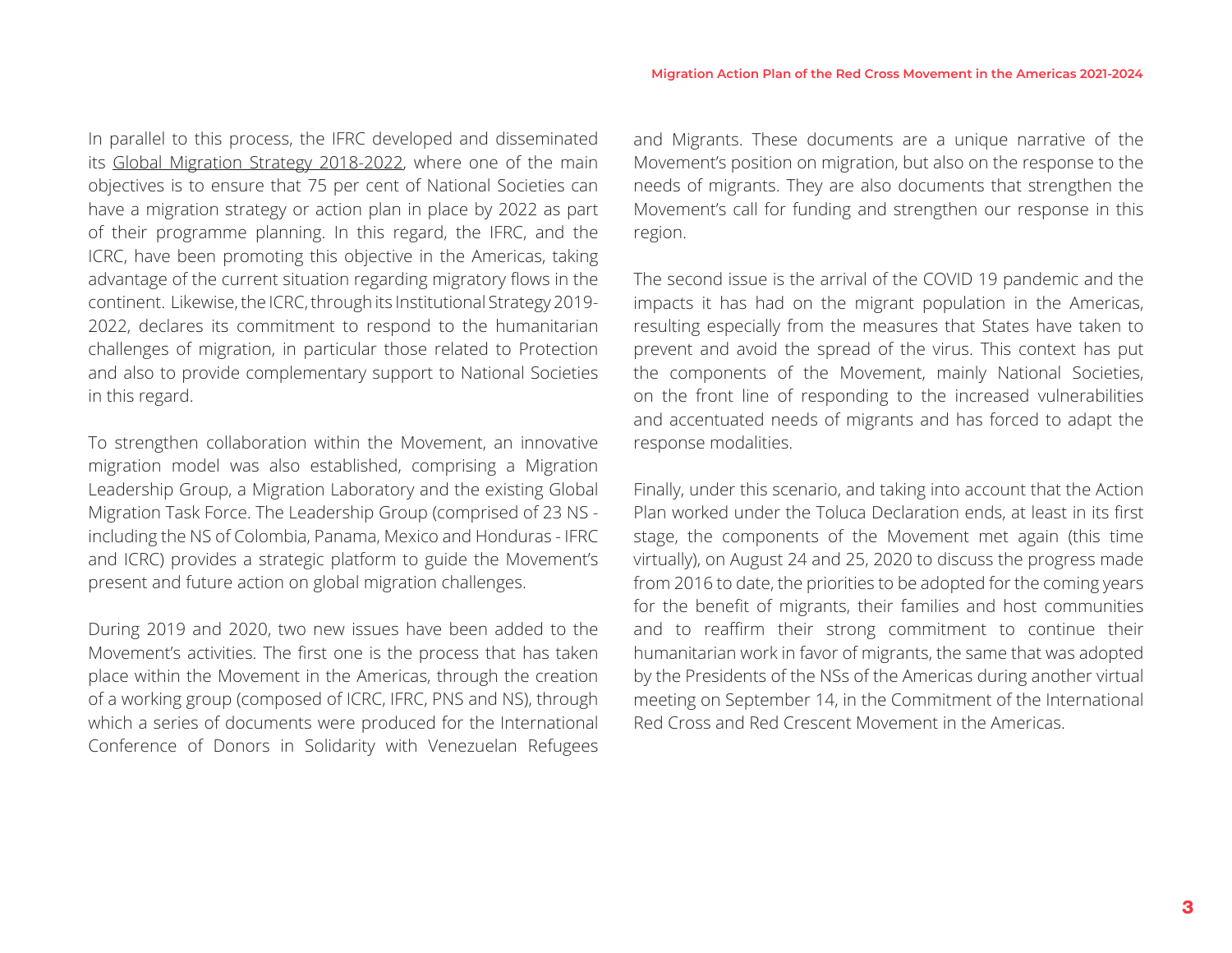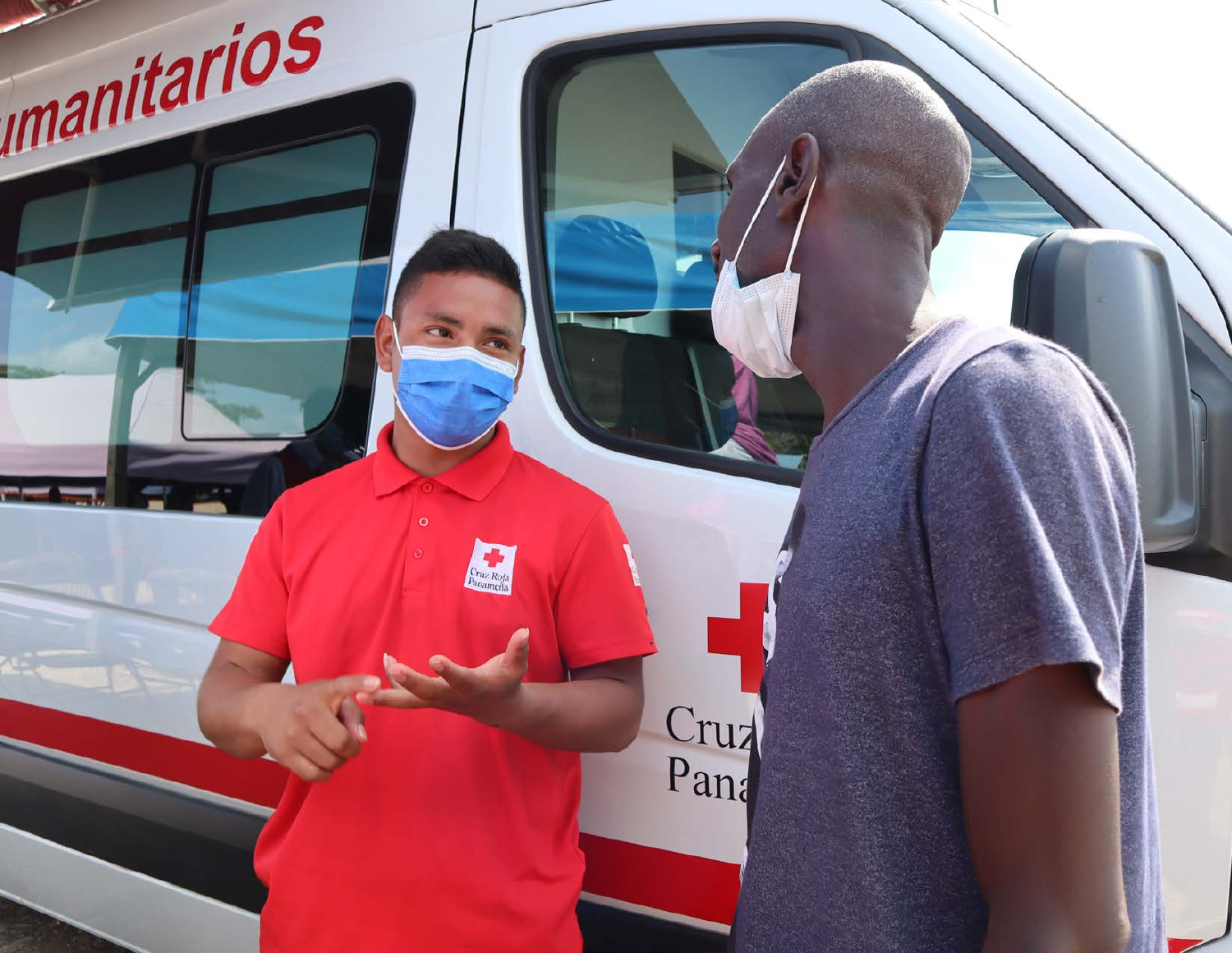# THE PLAN OF ACTION

As a result of the discussions on August 24 and 25, as well as the meeting of Presidents on September 14, the objective of developing the new Migration Action Plan of the Red Cross Movement in the Americas for the period 2021-2024 was set.

The development of the Plan is based on the consolidation of the discussions of the representatives of the National Societies in the Americas, the staff of the Secretariat of the Federation and the International Committee of the Red Cross during the regional meeting, where at least 5 priorities were identified,

divided into two groups: direct response to humanitarian needs and another to enable the response. These priorities are complemented by cross-cutting approaches to actions in the Red Cross Movement's Regional Migration Plan in the Americas. This Plan will be coherent and consider the global policies, strategies, and resolutions of the Movement and its components on migration and the response for vulnerable migrants, as well as the Federation's Strategy 2030, the ICRC Strategy 2019-2022, and the Buenos Aires Commitment.

### **A. Priorities linked to direct response**



Improve the protection and assistance of migrants, contributing to the reduction of vulnerabilities



Exercise humanitarian diplomacy to ensure full respect for the rights of migrants.

#### **B. Priorities for enabling the response**



The IFRC and ICRC support to National Societies, as well as the collaboration between National Societies for their development as strong and efficient actors in humanitarian work on behalf of migrants.



Resource mobilization - supporting National Societies and working as a Movement to increase resources for the response.



Establish mechanisms to follow-up and facilitate a Movement coordination approach in line with the SMCC at the regional and country levels.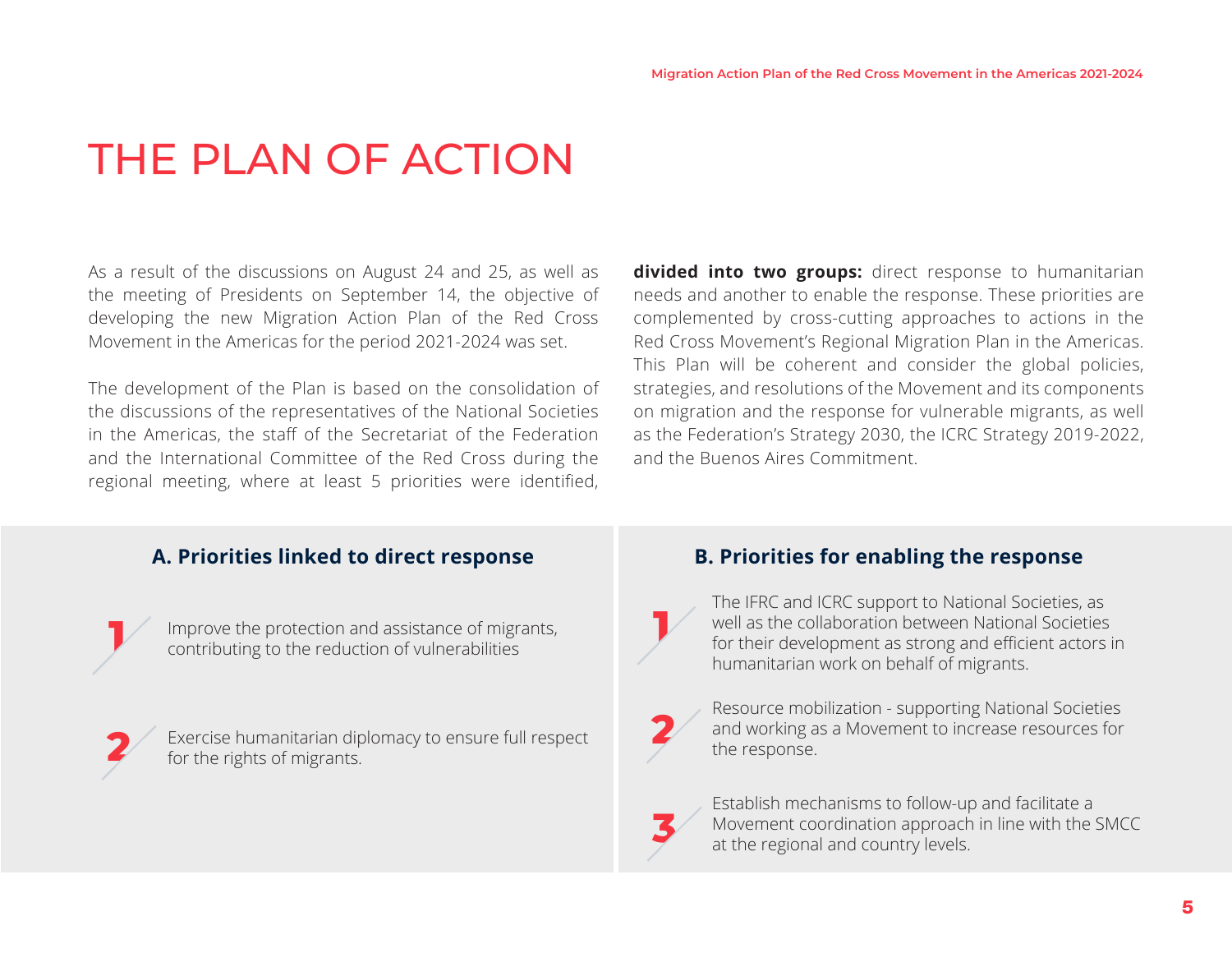Likewise, the Action Plan is based on five approaches of the Movement that are inserted in a transversal way in all the actions established within it:

- Community Engagement and Accountability (CEA) .
- Assessment and development of host communities.
- Knowledge and information management, including a focus on personal data protection.
- Technical, programmatic and financial sustainability.
- Institutional communication for advocacy and resource mobilization.



<sup>4</sup> From CEA's point of view, this plan will focus its actions fundamentally on two of CEA's pillars: providing information as assistance to migrants, which implies knowing their needs for information and favorite and reliable channels to disseminate it (taking into account the principle of "Do No Harm" and the respect of the rules on personal data protection), but at the same time identifying in the transit and host communities these same needs. Ensure the participation of migrants and transit/host communities in decision making about services or assistance to be received and promote permanent and reliable channels of feedback to ensure early identification of risks, accountability and ongoing dialogue with both migrants and transit/host communities. It is important to note that in the context of COVID-19, behavior change communication and risk communication actions will be determining the framework of action for all Movement interventions, from which programmes targeting migrants will not escape. Additionally, the CEA approach in the regional migration plan will be supporting the areas of livelihoods, psychosocial support and PGI with strategies and tools. For all these areas there are already guides, tools and model plans that will be adjusted according to the context. Special mention should be made of the work to develop the CEA toolkit for Humanitarian Service Points.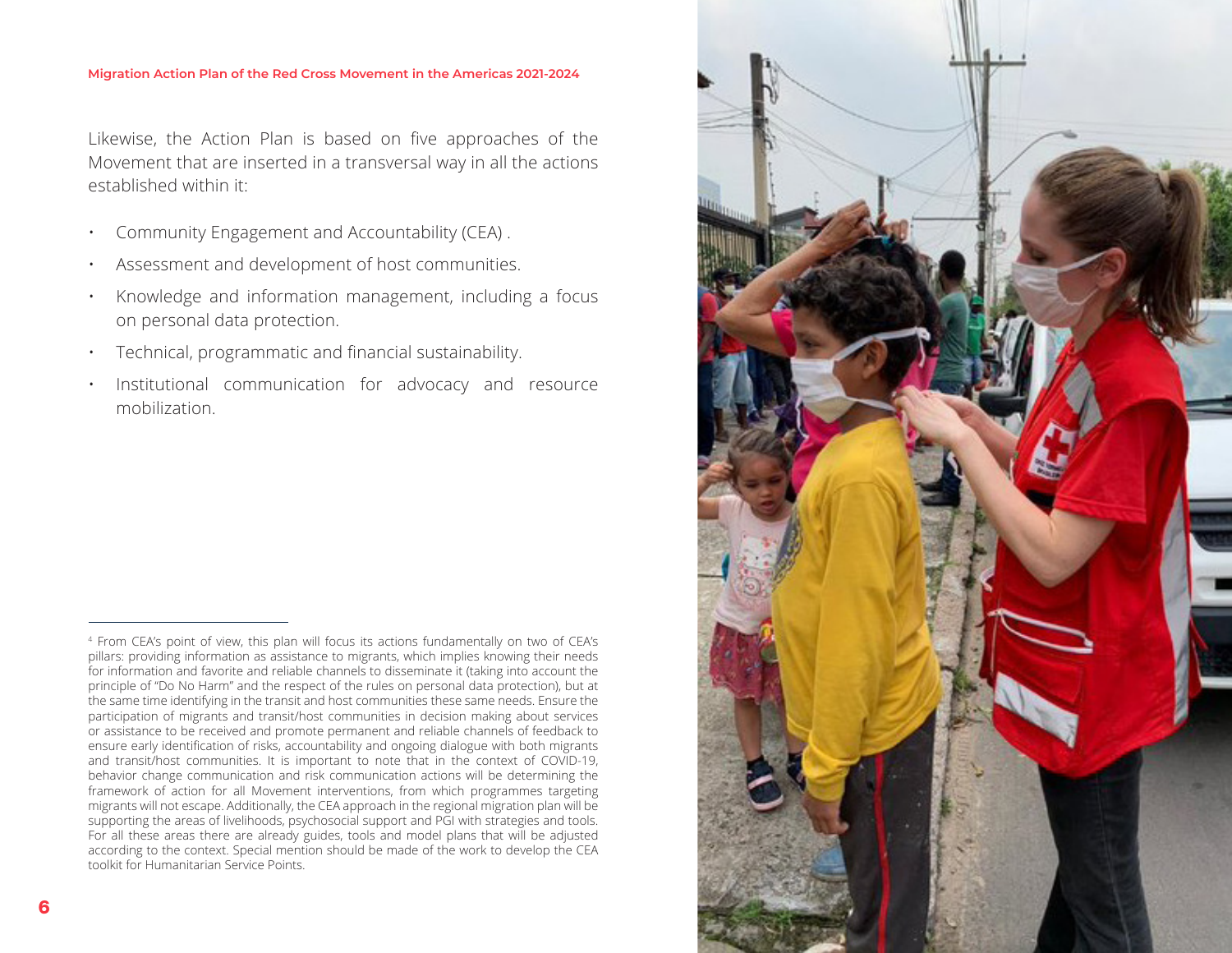## PLAN OF ACTION

## **A. Priorities linked to direct response**

 **Improve the protection and assistance of migrants, contributing to the reduction of vulnerabilities**

• Increased emergency humanitarian assistance for migrants throughout the migration journey.

**1**

| <b>General Actions</b>                         | <b>Short term</b><br>(6 months)                                                                                                                                                                                                                                                                                                                                                        | <b>Medium term</b><br>(7 months to 2 years)                                                                                                                                                                                                                                                                 | Long term<br>(2 years onwards)                                                                                                                 |
|------------------------------------------------|----------------------------------------------------------------------------------------------------------------------------------------------------------------------------------------------------------------------------------------------------------------------------------------------------------------------------------------------------------------------------------------|-------------------------------------------------------------------------------------------------------------------------------------------------------------------------------------------------------------------------------------------------------------------------------------------------------------|------------------------------------------------------------------------------------------------------------------------------------------------|
| a.- Update contingency<br>plans.               | General review/adjustment of the<br>plans based on the migratory contexts.<br>(for those NS that already have a plan).<br>Creation of contingency plans on<br>migration for those NS that don't have a<br>plan already.<br>Harmonization/homologation of<br>contingency plans at the sub-regional<br>level according to the analysis of sub-<br>regional migratory contexts.           | Reinforce alliances with civil society,<br>authorities and international<br>organizations from NS auxiliary role.<br>Link with Humanitarian Diplomacy as<br>a tool to achieve it.                                                                                                                           | Programs to sustain support for<br>state response plans or programs<br>with capacity for immediate<br>implementation according to<br>contexts. |
| b.- Needs assessment<br>of migrant population. | Analysis of supplies and emerging kits for<br>population, the existing ones and analyze<br>the feasibility of new ones differentiated<br>by target population, for example on self-<br>care and information, health, psychosocial<br>support and food kits according to the<br>culture and food sovereignty itself. By<br>context (use a participatory approach for<br>this analysis). | Coordination with other organizations<br>for the development of a joint tool<br>to improve communication with the<br>migrant population about services<br>and appropriate referral channels to<br>access them / Inter-agency feedback<br>and information mechanism in those<br>countries where it may work. | Long-term psycho-emotional<br>assistance services in specific<br>identified cases, i.e. victims of<br>violence in general.                     |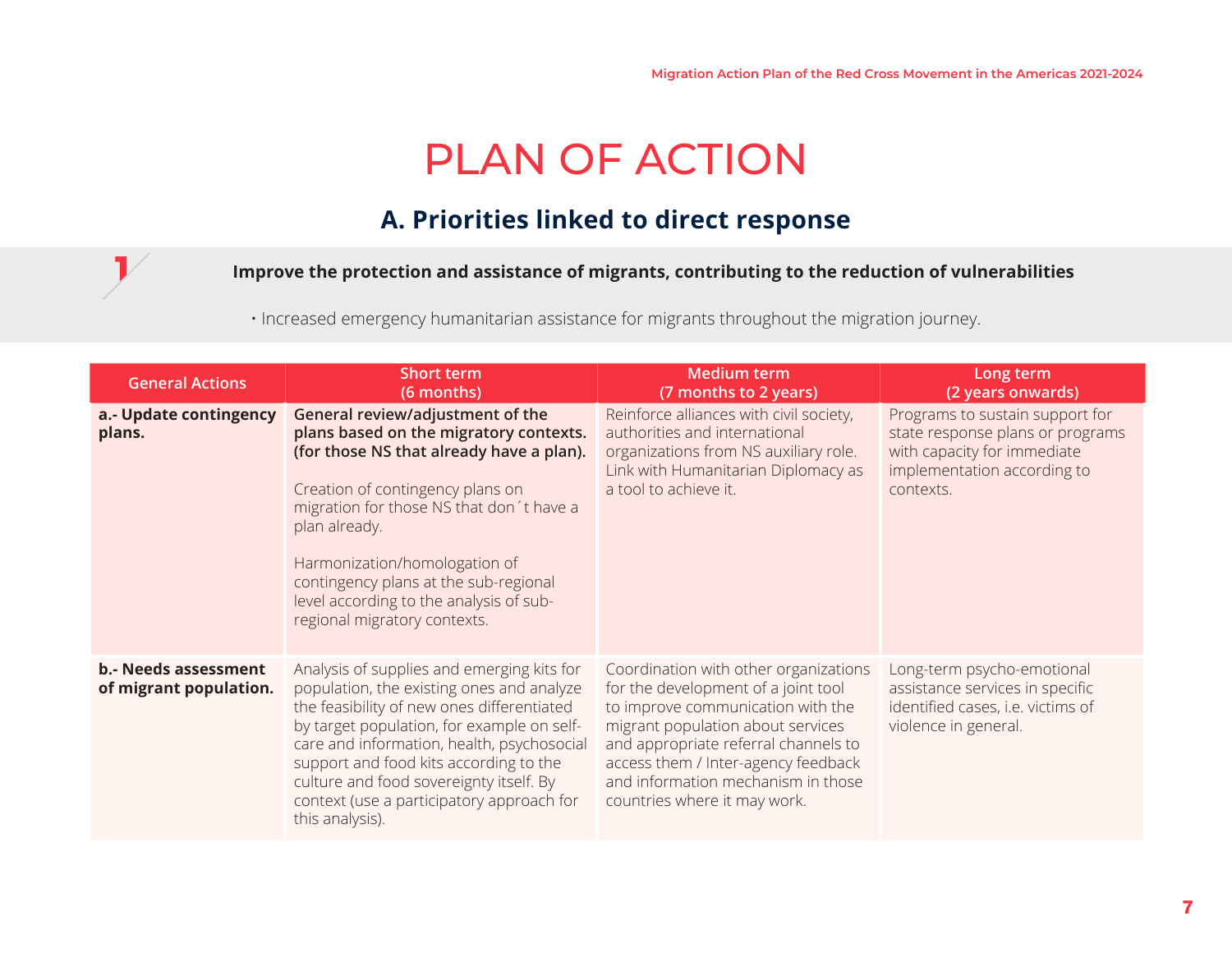| <b>General Actions</b>                         | <b>Short term</b>                                                                                                                                                                                                                                                                                                                                                                                                                                                                                                                                   | <b>Medium term</b>                                                                                                                                                                                                                                                                                                                                                                                                                                                                                                                                                     | Long term                                                                                                                                                                                                        |
|------------------------------------------------|-----------------------------------------------------------------------------------------------------------------------------------------------------------------------------------------------------------------------------------------------------------------------------------------------------------------------------------------------------------------------------------------------------------------------------------------------------------------------------------------------------------------------------------------------------|------------------------------------------------------------------------------------------------------------------------------------------------------------------------------------------------------------------------------------------------------------------------------------------------------------------------------------------------------------------------------------------------------------------------------------------------------------------------------------------------------------------------------------------------------------------------|------------------------------------------------------------------------------------------------------------------------------------------------------------------------------------------------------------------|
|                                                | (6 months)                                                                                                                                                                                                                                                                                                                                                                                                                                                                                                                                          | (7 months to 2 years)                                                                                                                                                                                                                                                                                                                                                                                                                                                                                                                                                  | (2 years onwards)                                                                                                                                                                                                |
| b.- Needs assessment<br>of migrant population. | Most urgent needs' assessment of<br>migrant population: of first arrival, return<br>and those with a vocation of permanence.<br>By context.<br>Analysis of information needs and<br>communication channels (All contexts).<br>Identify needs on health emergency<br>services, psychosocial needs and<br>information needs and referral channels,<br>for those NS with the capacity to do it. By<br>context.<br>Generate a protocol to provide<br>humanitarian assistance for<br>transportation to referral institutions<br>within the same country. | Identification of needs in<br>accommodation - shelters, both for<br>support and to open and / or manage<br>their own spaces. Accompanied by<br>a mapping of accommodations /<br>shelters.<br>Identify other mechanisms to provide<br>shelter for first arrivals: CTP <sup>5</sup> for<br>rentals, hotel accommodations,<br>Airbnb, etc., for new arrivals (0-3<br>months), including pre-established<br>arrangements with other actors.<br>Medium-term psycho-emotional<br>assistance programs.<br>Guidelines to provide unconditional<br>CTP to cover emerging needs. | Derived from the joint tool with<br>other organizations, generate inter-<br>institutional platforms (virtual and<br>face-to-face) to share information<br>and monitor the tool, its results<br>and improvements. |

<sup>5</sup> Cash Transfer Programs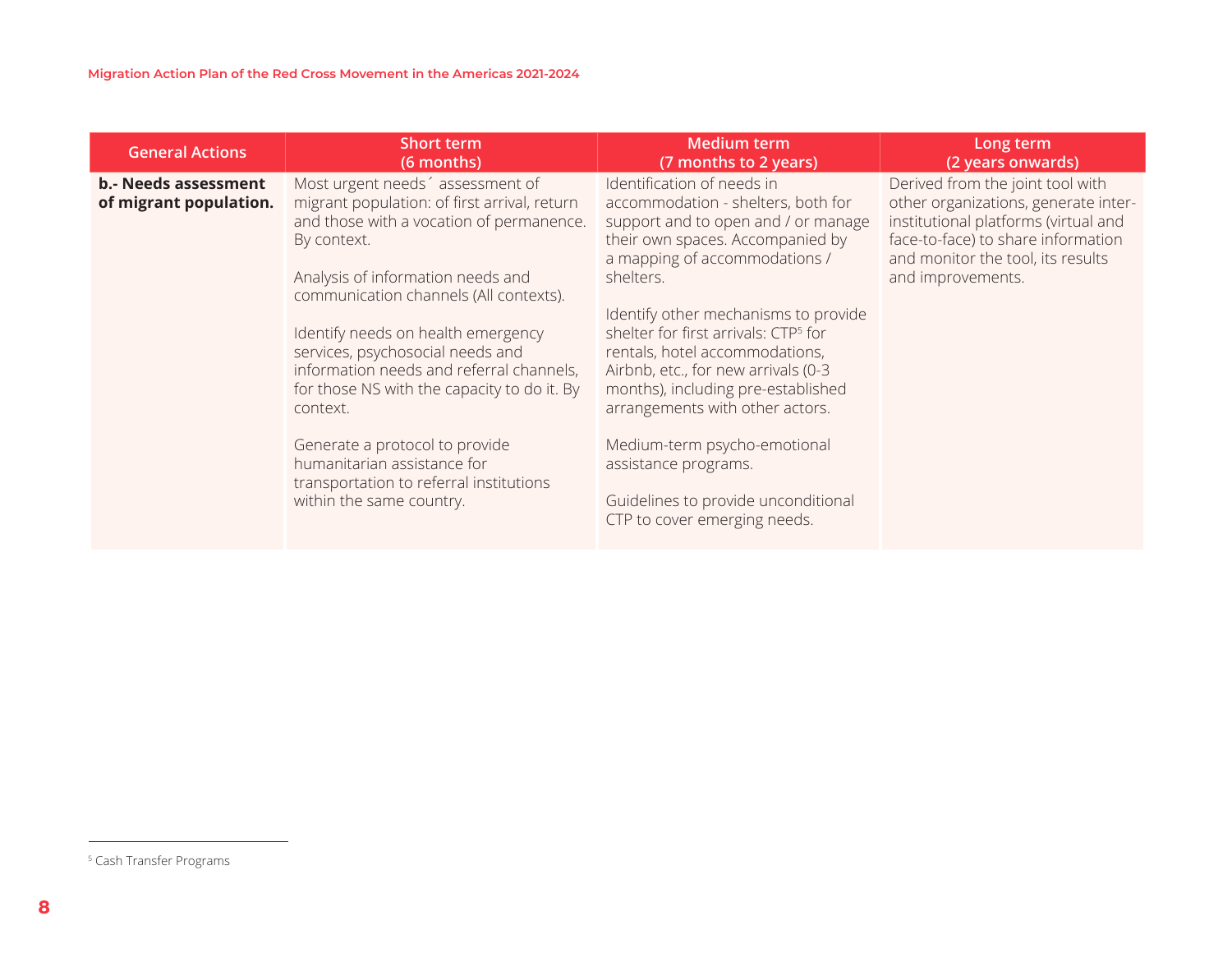• Strengthening the livelihoods of migrants and communities, as a mechanism for recovery and economic integration in host communities (including their development), as well as the implementation of standardized tools for economic assistance.

| <b>General Actions</b>                                                                                                                           | <b>Short term</b><br>(6 months)                                                                                                                                                                                                                                                                                                                                                                                                                              | <b>Medium term</b><br>(7 months to 2 years)                                                                                                                                                                                                                                                                                                                                                                                                                                                                     | Long term<br>(2 years onwards)                                                                                                                                                                                                                                                                                                  |
|--------------------------------------------------------------------------------------------------------------------------------------------------|--------------------------------------------------------------------------------------------------------------------------------------------------------------------------------------------------------------------------------------------------------------------------------------------------------------------------------------------------------------------------------------------------------------------------------------------------------------|-----------------------------------------------------------------------------------------------------------------------------------------------------------------------------------------------------------------------------------------------------------------------------------------------------------------------------------------------------------------------------------------------------------------------------------------------------------------------------------------------------------------|---------------------------------------------------------------------------------------------------------------------------------------------------------------------------------------------------------------------------------------------------------------------------------------------------------------------------------|
| a.- To strengthen the<br>economic integration<br>of the population<br>from a perspective of<br>solidarity economy,<br>community banking,<br>etc. | Assess needs according to the<br>condition of the migration (short or<br>long term stay, transit or displacement).<br>Train the population (trades,<br>entrepreneurship, market analysis,<br>etc.); considering the experiences of<br>the NS.<br>Generate participatory evaluation<br>mechanisms or tools to define the<br>type of livelihood assistance. Identify<br>and share good practices within the<br>Movement to be shared at the regional<br>level. | Develop a common assessment tool<br>for the Movement, with a participatory<br>approach of needs in terms of<br>livelihoods for migrants.<br>To build plans or programs in<br>Livelihoods with a view of popular<br>and solidarity economy and that<br>accompany in the medium term the<br>microenterprises.<br>Promote the development of tools by<br>the NS to train the population (trades,<br>entrepreneurship, market analysis, etc.).<br>CTP for entrepreneurship (seed capital)<br>and basic maintenance. | To have permanent livelihood<br>systems/programs and more<br>durable and sustainable actions<br>- centered on people, that<br>accompany microenterprises in<br>the long term, to systematically<br>promote spaces of strengthening,<br>especially of the enterprises, and<br>that these are directed to their<br>formalization. |
| b.- Generate local<br>territorial networks<br>or links for associative<br>productive chains                                                      | Generate alliances with private sectors<br>for labor relations and enterprise<br>development.<br>Develop and/or strengthen market<br>evaluation processes, which contribute<br>to know the supply and demand, in the<br>different contexts.                                                                                                                                                                                                                  | Development of job exchanges or<br>linkage with those that already exist<br>for a redirection and strengthening of<br>employability.<br>Generate alliances with the sectors of<br>reference to link to the processes of<br>economic recovery an optic of local<br>territorial development based on<br>specific local needs (disaster response<br>plans, community action programs,<br>artistic-cultural actions, food security,<br>etc.).                                                                       | Generate alliances with private<br>sectors to link labor and<br>business development and their<br>sustainability.                                                                                                                                                                                                               |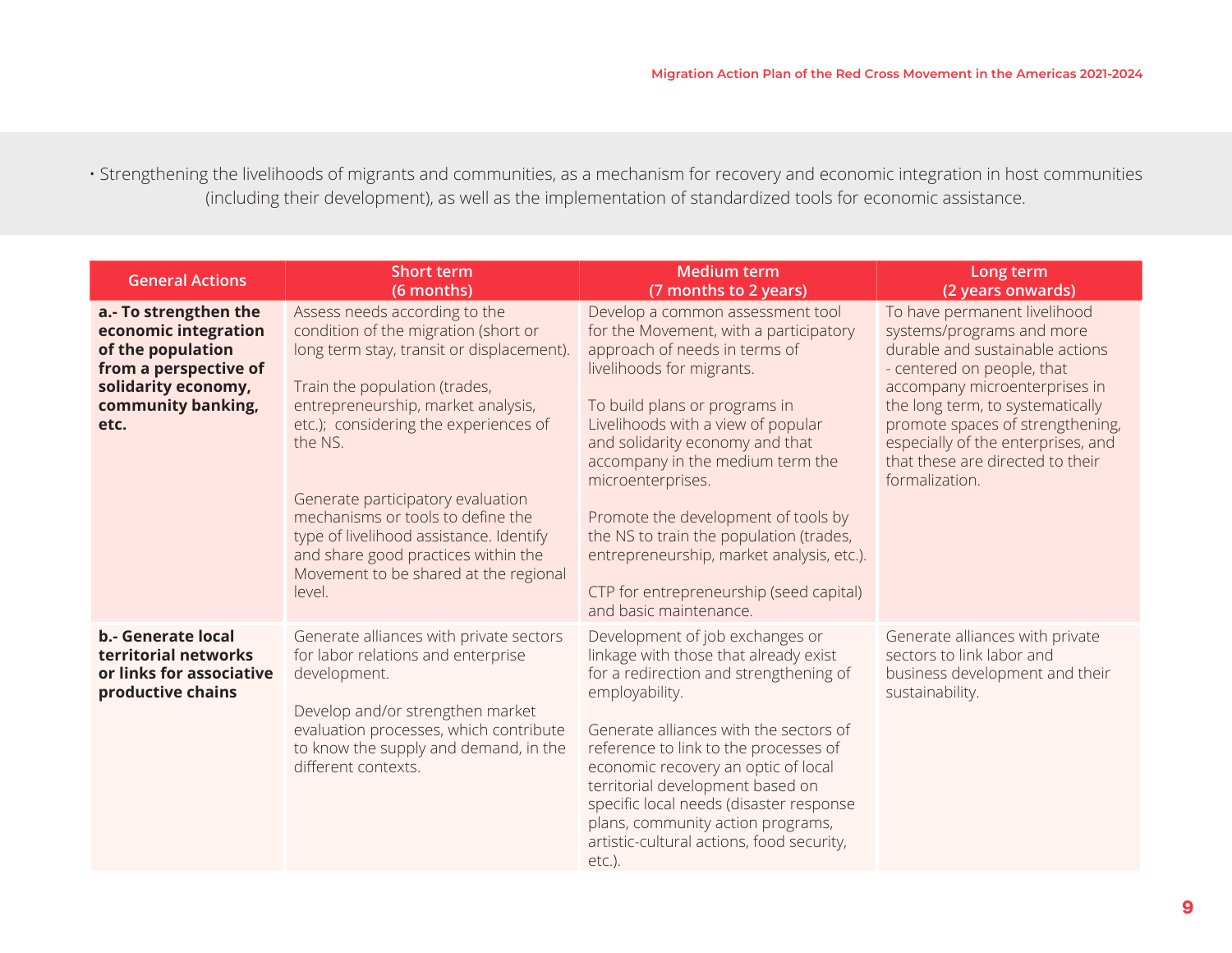| <b>General Actions</b>                                                                                                                                                                      | <b>Short term</b><br>(6 months)                                                                                                                           | <b>Medium term</b><br>(7 months to 2 years)                                                                                                                                                                                                                                                                                                                                        | Long term<br>(2 years onwards)                                                                                                                                                                                                                           |
|---------------------------------------------------------------------------------------------------------------------------------------------------------------------------------------------|-----------------------------------------------------------------------------------------------------------------------------------------------------------|------------------------------------------------------------------------------------------------------------------------------------------------------------------------------------------------------------------------------------------------------------------------------------------------------------------------------------------------------------------------------------|----------------------------------------------------------------------------------------------------------------------------------------------------------------------------------------------------------------------------------------------------------|
| b.- Generate local<br>territorial networks<br>or links for associative<br>productive chains                                                                                                 |                                                                                                                                                           | Protect and preserve the remaining<br>livelihoods of migrants and prevent<br>more severe impacts. (Postpandemic).<br>Generate the mechanisms to<br>strengthen and sustain the alliances<br>with private and public sectors for labor<br>relations and enterprise development<br>and to access credit to strengthen<br>working capital in individual or collective<br>undertakings. |                                                                                                                                                                                                                                                          |
| c.- Contribute to<br>the post-pandemic<br>economic recovery of<br>migrant communities<br>and their host<br>communities. (linked<br>to the conjunctural<br>circumstances of the<br>pandemic) | Analysis of the effect of the pandemic<br>on migrants and host and return<br>communities.                                                                 | In-depth analysis of the livelihoods of<br>migrants and host communities.                                                                                                                                                                                                                                                                                                          | Identify and contribute<br>to strengthen divergent<br>economies: food security and<br>sovereignty, barter, traditional<br>practices, with protection<br>schemes according to their own<br>cultural contexts.                                             |
| d.- Develop a standard<br>long-term electronic<br>cash system (i.e.<br>electronic wallet).                                                                                                  | Work with the Clusters of organizations<br>and other private actors that work<br>CASH at a national level and already<br>have systems that work properly. | Analyze the feasibility of establishing<br>a standard e-wallet solution at the<br>regional/sub-regional level.                                                                                                                                                                                                                                                                     | If the right conditions exist,<br>advocate and promote with<br>other humanitarian actors the<br>development of a standard<br>e-wallet solution according to<br>the context conditions, as well as<br>promote its shared use with other<br>organizations. |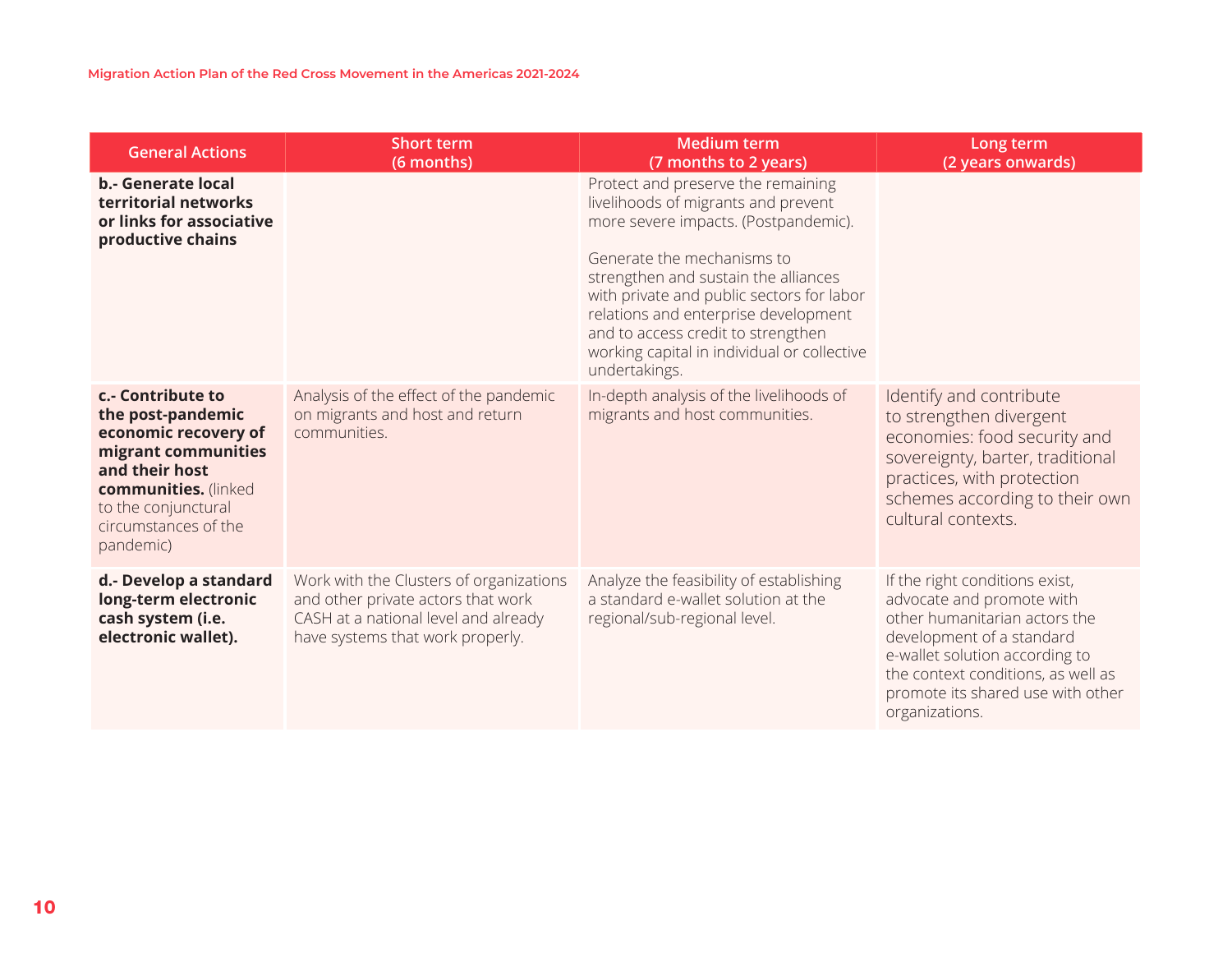### • Strengthen the Restoring Family Link services.

| <b>General Actions</b>                                                                                                                                                                                                                                                                                                                                                                                                                                                     | <b>Short term</b>                                                                                                                                                                                                                                                                                                                                                                                                                                                                                                                                                                                                                                                                                                                                                                                                                                                                                                                                                                                        | <b>Medium term</b>                                                                                                                                                                                                                                                                                                                                                                                                                                                                                                                                                                                                                                                                                                                                                                                                                                                                                                                                                                                                           | Long term                                                                                                                                                                                                                                                                                                                                                                                                                                                                                                                                                                                                                                                                                                                                                        |
|----------------------------------------------------------------------------------------------------------------------------------------------------------------------------------------------------------------------------------------------------------------------------------------------------------------------------------------------------------------------------------------------------------------------------------------------------------------------------|----------------------------------------------------------------------------------------------------------------------------------------------------------------------------------------------------------------------------------------------------------------------------------------------------------------------------------------------------------------------------------------------------------------------------------------------------------------------------------------------------------------------------------------------------------------------------------------------------------------------------------------------------------------------------------------------------------------------------------------------------------------------------------------------------------------------------------------------------------------------------------------------------------------------------------------------------------------------------------------------------------|------------------------------------------------------------------------------------------------------------------------------------------------------------------------------------------------------------------------------------------------------------------------------------------------------------------------------------------------------------------------------------------------------------------------------------------------------------------------------------------------------------------------------------------------------------------------------------------------------------------------------------------------------------------------------------------------------------------------------------------------------------------------------------------------------------------------------------------------------------------------------------------------------------------------------------------------------------------------------------------------------------------------------|------------------------------------------------------------------------------------------------------------------------------------------------------------------------------------------------------------------------------------------------------------------------------------------------------------------------------------------------------------------------------------------------------------------------------------------------------------------------------------------------------------------------------------------------------------------------------------------------------------------------------------------------------------------------------------------------------------------------------------------------------------------|
|                                                                                                                                                                                                                                                                                                                                                                                                                                                                            | (6 months)                                                                                                                                                                                                                                                                                                                                                                                                                                                                                                                                                                                                                                                                                                                                                                                                                                                                                                                                                                                               | (7 months to 2 years)                                                                                                                                                                                                                                                                                                                                                                                                                                                                                                                                                                                                                                                                                                                                                                                                                                                                                                                                                                                                        | (2 years onwards)                                                                                                                                                                                                                                                                                                                                                                                                                                                                                                                                                                                                                                                                                                                                                |
| <b>Strengthen and</b><br>expand RFL services.<br>- Increase the capacity<br>of NS to act as<br>quickly as possible to<br>provide a full range<br>of RFL activities to<br>prevent separation<br>and disappearances,<br>maintain contact,<br>conduct search<br>activities in the region<br>through the integration<br>of RFL into operational<br>and contingency plans<br>and through easily<br>accessible and user-<br>friendly tools (online<br>courses, tutorials, etc.). | Analysis of RFL needs in the migrant<br>population.<br>Review RFL communication practices,<br>plans and/or strategies, and their<br>implementation, to disseminate RFL<br>services to the migrant population.<br>Increase the exchange of experiences<br>and good practices in relation to service<br>delivery, promotion and training in RFL/<br>MIG through FLExtranet, work spaces of<br>the different RFL Networks in the region,<br>and migration spaces/fora.<br>Strengthen collaboration with joint<br>training for staff and volunteers.<br>Strengthen/increase the joint dashboards<br>(NS - IFRC - ICRC) on RFL statistics for the<br>benefit of migrant populations and their<br>families.<br>Sensitize the Movement components to<br>the existing common strategies to ensure<br>their comprehensive implementation.<br>Generate sustainable alliances over time<br>with key actors for a referral system<br>with respect to the diverse needs that<br>migrants and their families may face. | Involvement in the implementation of<br>the global RFL strategy - participation<br>in regional RFL networks (AmerCAN,<br>AmerSUR and AmerCAR) and the<br>development of regional action plans<br>for the implementation of the RFL<br>strategy.<br>Implementation / strengthening<br>of protection of personal data of<br>the NS in accordance with the RCF<br>Code of Conduct and the respective<br>applicable national laws.<br>- Elaboration and implementation of<br>diagnosis on RFL needs in migrants.<br>Develop a referral system protocol to<br>support migrant family members in a<br>comprehensive manner.<br>Develop a regional communication<br>product to sensitize authorities on<br>the prevention of separation and the<br>clarification of missing migrants.<br>To have basic online RFL training<br>that addresses RFL in the context of<br>migration, enabling National Society/<br>ICRC staff involved in the RFL program<br>to acquire the basic skills needed to<br>provide RFL services efficiently. | To have a system for conducting<br>ongoing RFL needs and capacity<br>assessments for the migrant<br>population that ensures the<br>development and delivery of<br>services adaptable to changing<br>migration contexts.<br>With the active support of the<br>region's RFL Networks (AmerCAN,<br>AmerSUR, AmerCAR), the<br>whereabouts of missing migrants<br>and the identity of deceased<br>migrants are clarified by the<br>authorities.<br>The NS have personal data<br>protection focal points ensuring<br>that formats, procedures and<br>guidelines respect the protection<br>of personal data of migrants and<br>their families.<br>More NS have the FLAnswers tool<br>for case management including<br>RFL/MIG that allows for an<br>adequate follow-up. |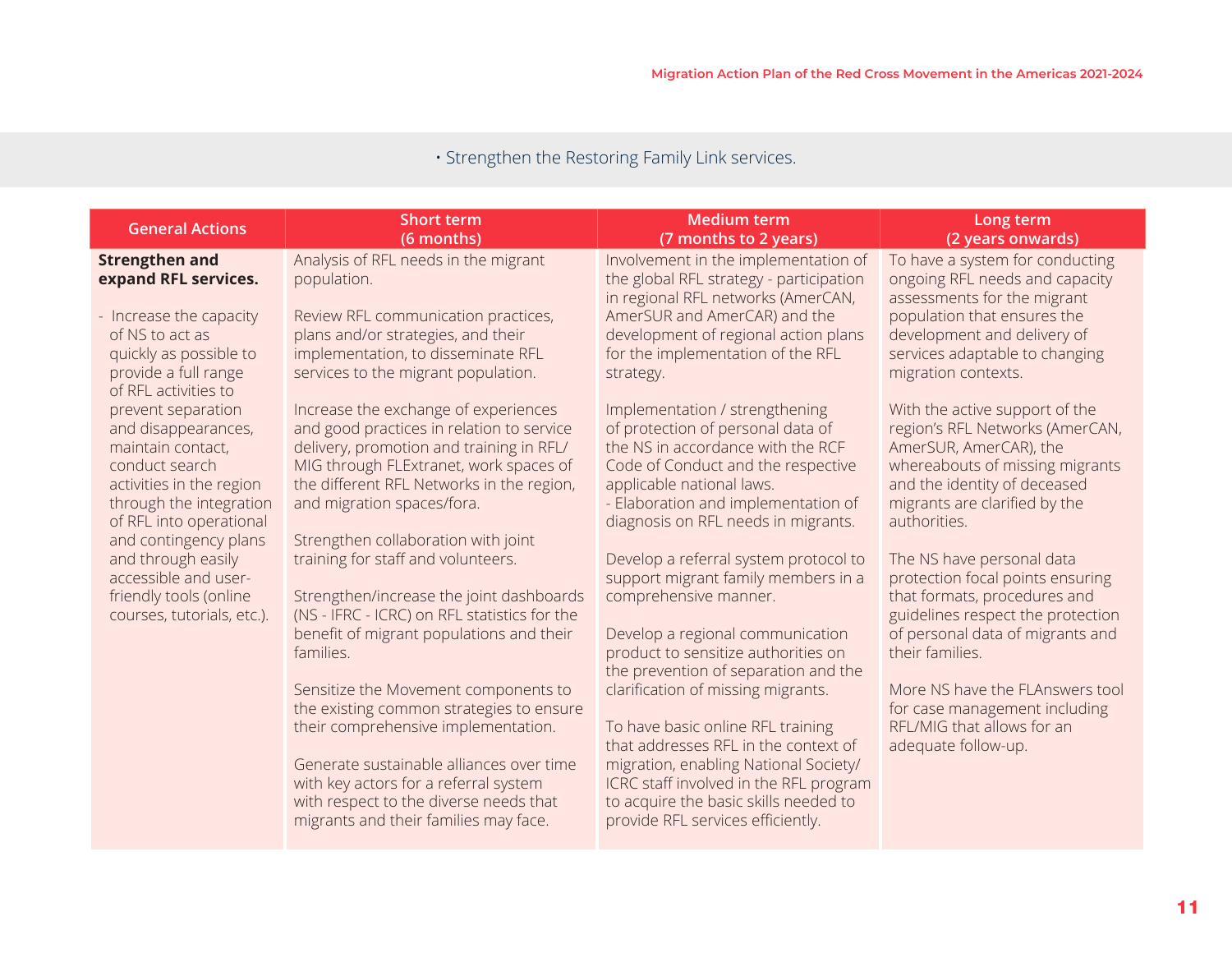| <b>General Actions</b>                                                                                                                                                                                                                                                                          | <b>Short term</b> | <b>Medium term</b>                                                                       | Long term                                                                                                                                                                                                                                                                                                                                                                                                                                                                                                  |
|-------------------------------------------------------------------------------------------------------------------------------------------------------------------------------------------------------------------------------------------------------------------------------------------------|-------------------|------------------------------------------------------------------------------------------|------------------------------------------------------------------------------------------------------------------------------------------------------------------------------------------------------------------------------------------------------------------------------------------------------------------------------------------------------------------------------------------------------------------------------------------------------------------------------------------------------------|
|                                                                                                                                                                                                                                                                                                 | (6 months)        | (7 months to 2 years)                                                                    | (2 years onwards)                                                                                                                                                                                                                                                                                                                                                                                                                                                                                          |
| - Develop common RFL/<br>Migration strategies,<br>particularly where<br>there is a common<br>effort (VEN/MIG, North<br>Central America/<br>MIG), ensuring<br>consistent guidelines,<br>processes and tools,<br>while respecting the<br>protection of personal<br>data in their RFL<br>response. |                   | Existing common RFL/MIG strategies<br>are implemented through a<br>monitoring mechanism. | The region's RFL Networks<br>(AmerCAN, AmerSUR, AmerCAR)<br>have a strengthened and<br>active cooperation among their<br>components, which is reflected in a<br>consistent approach to criteria and<br>harmonized working procedures/<br>formats/modalities.<br>The region has Movement<br>"dashboard" tools on RFL services<br>for the migrant population and<br>their families that are constantly<br>updated to identify trends and<br>identify needs for the migrant<br>population and their families. |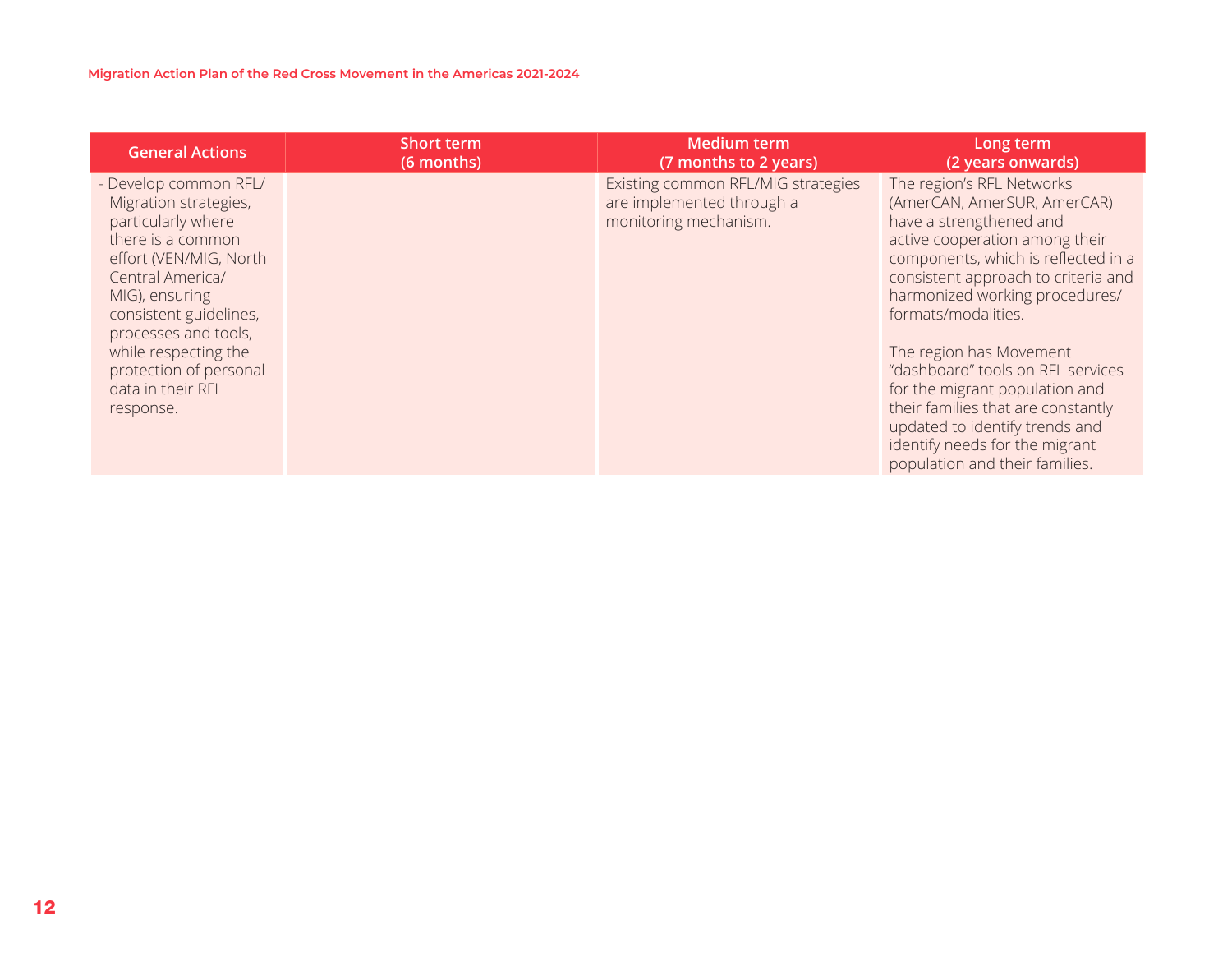**•** To contribute with particular emphasis to the protection of migrants through the intensification of programs on inclusion, social cohesion, gender and diversity, the prevention of risks they face in the migratory journey, as well as support for the families of missing migrants.

| <b>General Actions</b>                                        | <b>Short term</b>                                                                                                                                                                                                                                                                                                                                                                                                                                                                                                                                                                                                                                                                                                                                                                                                                             | <b>Medium term</b>                                                                                                                                                                                                                                                                                                                                                                                                                                                                                                                                                                                                                                                                                                                                                                                                                                                                                                                                                                                                      | Long term                                                                                                                                                                                                                                                      |
|---------------------------------------------------------------|-----------------------------------------------------------------------------------------------------------------------------------------------------------------------------------------------------------------------------------------------------------------------------------------------------------------------------------------------------------------------------------------------------------------------------------------------------------------------------------------------------------------------------------------------------------------------------------------------------------------------------------------------------------------------------------------------------------------------------------------------------------------------------------------------------------------------------------------------|-------------------------------------------------------------------------------------------------------------------------------------------------------------------------------------------------------------------------------------------------------------------------------------------------------------------------------------------------------------------------------------------------------------------------------------------------------------------------------------------------------------------------------------------------------------------------------------------------------------------------------------------------------------------------------------------------------------------------------------------------------------------------------------------------------------------------------------------------------------------------------------------------------------------------------------------------------------------------------------------------------------------------|----------------------------------------------------------------------------------------------------------------------------------------------------------------------------------------------------------------------------------------------------------------|
|                                                               | (6 months)                                                                                                                                                                                                                                                                                                                                                                                                                                                                                                                                                                                                                                                                                                                                                                                                                                    | (7 months to 2 years)                                                                                                                                                                                                                                                                                                                                                                                                                                                                                                                                                                                                                                                                                                                                                                                                                                                                                                                                                                                                   | (2 years onwards)                                                                                                                                                                                                                                              |
| a.- Generate PGI plans<br>with an integral view<br>in the NS. | Conduct gender analysis on roles and<br>identity of the migrant population and<br>their host communities.<br>Promote differentiated approaches on<br>needs, with a focus on PGI and CEA:<br>LGTBIQ+, elder people, indigenous<br>populations, people with disabilities,<br>people with chronic or catastrophic<br>diseases, children, etc.<br>Guidance on access to services and<br>mechanisms for referral and response<br>to needs along the route for migrants<br>(countries of transit, destination and<br>return), with a particular focus on the<br>protection of children and adolescents.<br>Implementation of reliable feedback<br>mechanisms that allow the identification<br>of protection gaps.<br>Train NS in the handling of complaints,<br>claims or serious grievances and<br>the development of protocols and<br>management. | Identify mechanisms or models to<br>address in the medium term the<br>difficulties of access to education for<br>migrant children and adolescents.<br>Adapting the Movement's Codes of<br>Conduct into the protection guidelines,<br>ensuring that we do no harm,<br>guaranteeing the protection of migrants,<br>their families and their personal data.<br>Identify the mechanisms in each<br>country for the prevention and referral<br>of situations of human trafficking or<br>smuggling of migrants. (mapping of<br>actors, model agreements, referral<br>routes, prevailing code of conduct in<br>the alliance/partnership, commitment/<br>respect for the data protection code,<br>etc.).<br>Advisory - Develop secure referral<br>routes, in alliance with other agencies/<br>organizations/universities so that<br>migrants can receive legal advice.<br>Development of training modules<br>for migrants on their rights and/<br>or development of key messages on<br>migrants' rights, for its dissemination. | Identify mechanisms or models to<br>have long term lines to address<br>the gaps and difficulties in<br>educational access for migrant<br>children and adolescents.<br>Develop actions that can be<br>sustainable, for the protection of<br>children and women. |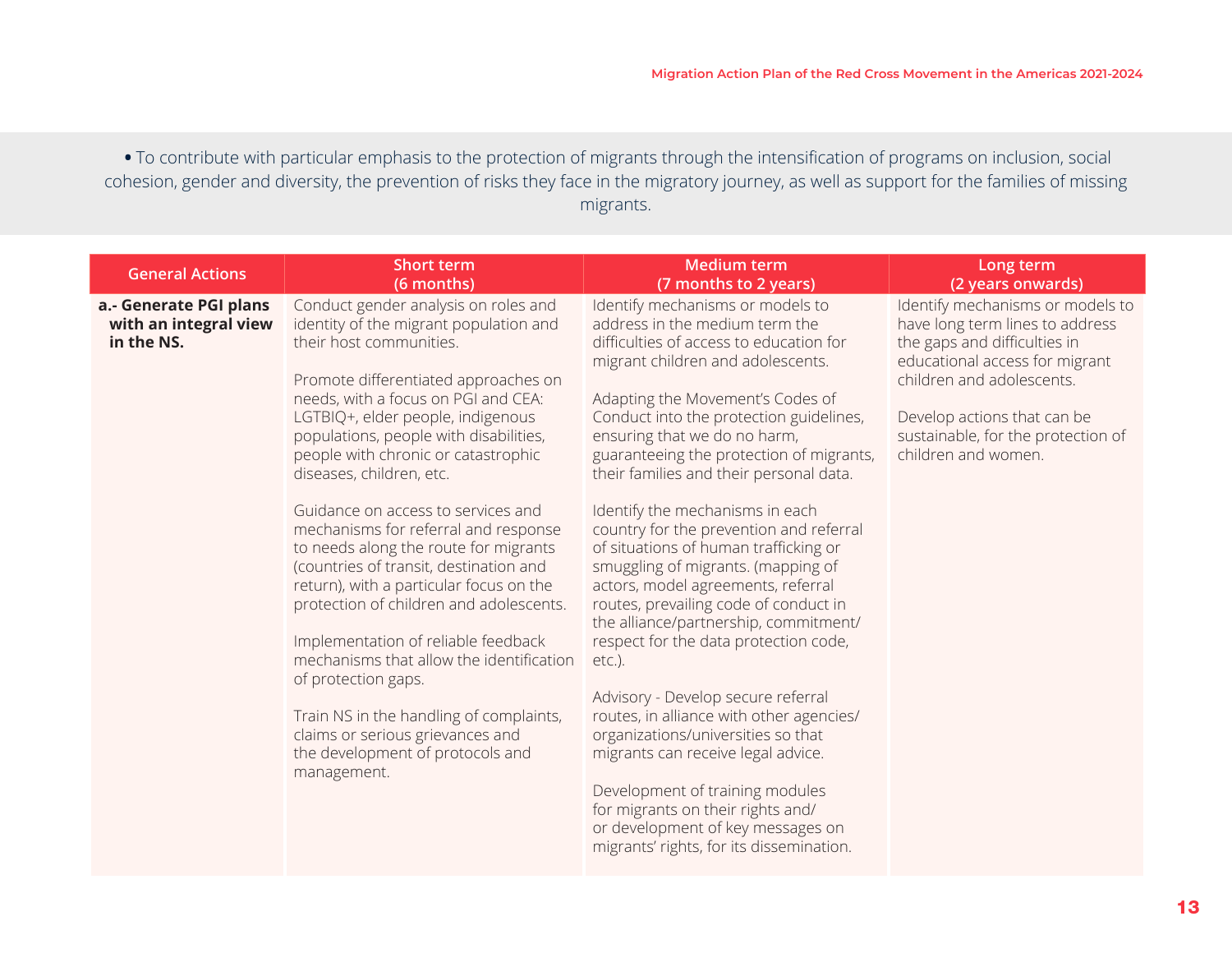| <b>General Actions</b>                                                       | <b>Short term</b><br>(6 months)                                                                                                                                                                                                                                                                                                                                                                                                                                                                                                                  | <b>Medium term</b><br>(7 months to 2 years)                                                                                                                                                                                                                                               | Long term<br>(2 years onwards)                                                                                                                                                             |
|------------------------------------------------------------------------------|--------------------------------------------------------------------------------------------------------------------------------------------------------------------------------------------------------------------------------------------------------------------------------------------------------------------------------------------------------------------------------------------------------------------------------------------------------------------------------------------------------------------------------------------------|-------------------------------------------------------------------------------------------------------------------------------------------------------------------------------------------------------------------------------------------------------------------------------------------|--------------------------------------------------------------------------------------------------------------------------------------------------------------------------------------------|
| a.- Generate PGI plans<br>with an integral view<br>in the NS.                |                                                                                                                                                                                                                                                                                                                                                                                                                                                                                                                                                  | Support the generation of safe spaces<br>free of violence with other actors for<br>migrant populations and for host<br>communities.                                                                                                                                                       |                                                                                                                                                                                            |
| b.- Implementation<br>of the Minimum<br><b>Protection Approach</b><br>(MPA). | Strengthen the capacities of NS to<br>identify protection needs and to react<br>appropriately to protection issues that<br>arise in the course of their activities on<br>behalf of migrants.<br>Training and capacity building of staff<br>and volunteers on protection.<br>Update or perform stakeholder<br>mapping and define referral routes<br>through strategic alliances with<br>organizations/institutions present<br>in the operation areas, to provide a<br>comprehensive response.<br>Establish referral mechanisms when<br>necessary. | Training workshops on minimum<br>protection approach to strengthen staff<br>and volunteer protection capacities<br>(protection principles, including do no<br>harm) and identification of protection<br>risks, mapping and referral routes.<br>Integration of the MPA into NS strategies. | Workshop for the exchange of<br>good practices and experiences<br>on the integration of the<br>Minimum Protection Approach in<br>the strategies, action plans and<br>activities of the NS. |
| c.- Reduction of<br>vulnerabilities and<br>exposure to risks.                | Definition or update and dissemination<br>of messages of self-care/risk prevention<br>by context, with the inclusion of<br>migrants in the construction and review<br>of these messages.                                                                                                                                                                                                                                                                                                                                                         | Contribute to strengthen the articulation<br>mechanisms of civil society networks,<br>national and international organizations<br>that provide protection and assistance<br>services to migrants. When relevant, in<br>alliance with other actors/agencies.                               | Systematization of the success<br>stories of alliances between<br>the Movement and Civil Society<br>Organizations for the protection<br>and defense of the human rights<br>of migrants.    |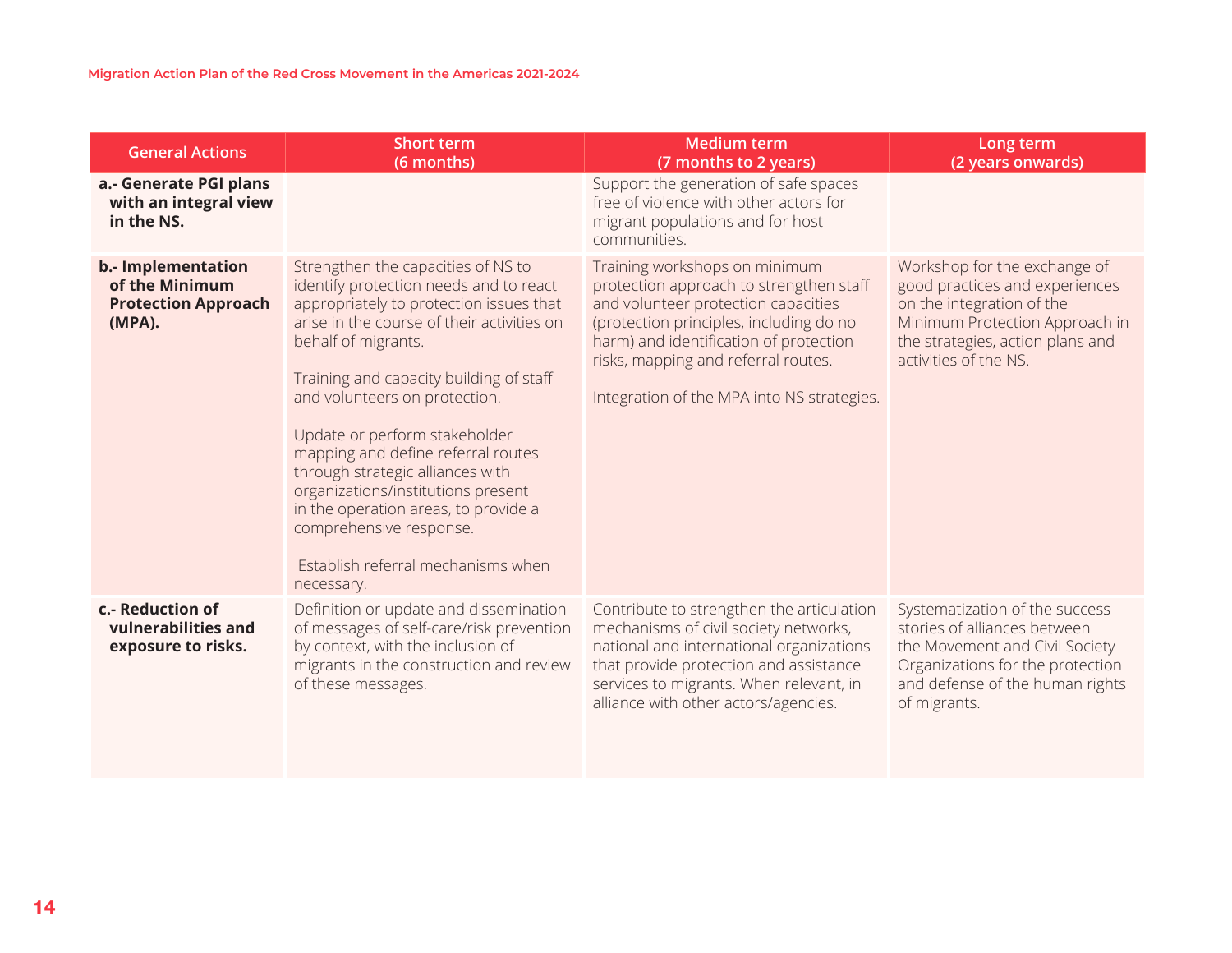| <b>General Actions</b>                          | <b>Short term</b>                                                                                                                      | <b>Medium term</b>                                                                                                                                                                                                                                                                                                                                                                                                                                             | Long term                                                                                                                                                                             |
|-------------------------------------------------|----------------------------------------------------------------------------------------------------------------------------------------|----------------------------------------------------------------------------------------------------------------------------------------------------------------------------------------------------------------------------------------------------------------------------------------------------------------------------------------------------------------------------------------------------------------------------------------------------------------|---------------------------------------------------------------------------------------------------------------------------------------------------------------------------------------|
|                                                 | (6 months)                                                                                                                             | (7 months to 2 years)                                                                                                                                                                                                                                                                                                                                                                                                                                          | (2 years onwards)                                                                                                                                                                     |
| d.- Support for families<br>of missing migrants | Mapping of national and international<br>civil society organizations in the<br>Americas that address the issue of<br>missing migrants. | Creation/strengthening of spaces<br>for dialogue and coordination with<br>national and international civil society<br>organizations linked to the care of<br>cases of missing migrants and the<br>humanitarian response to their families.<br>National forums and spaces for<br>awareness raising with civil society-Red<br>Cross, groups of family members and<br>government representatives, for the<br>visibility/sensitization/advocacy of the<br>problem. | Generate regional/sub-<br>regional fora in partnership<br>with civil society organizations,<br>international organizations and<br>family groups working on missing<br>persons issues. |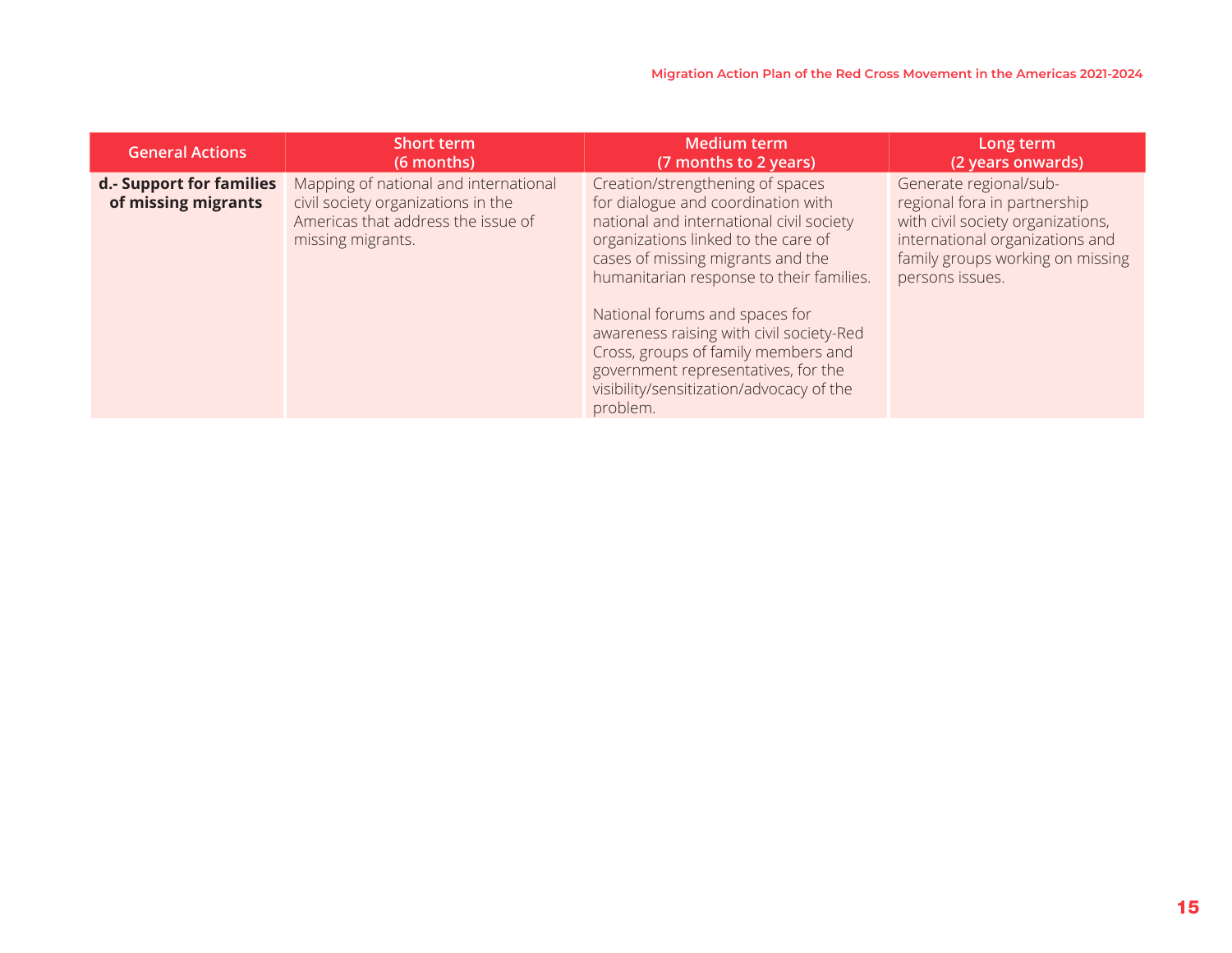#### • Promotion of Integral Community Health in communities of origin, transit and reception of migrants.

| <b>General Actions</b>                                                                | <b>Short term</b><br>(6 months)                                                                                                                                                                                                                                                                                                                                                                                                                                                                                                                                                                                                                                                                    | <b>Medium term</b><br>(7 months to 2 years)                                                                                                                                                                                                                                                                                                                                                                                                | Long term<br>(2 years onwards)                                                                                                                               |
|---------------------------------------------------------------------------------------|----------------------------------------------------------------------------------------------------------------------------------------------------------------------------------------------------------------------------------------------------------------------------------------------------------------------------------------------------------------------------------------------------------------------------------------------------------------------------------------------------------------------------------------------------------------------------------------------------------------------------------------------------------------------------------------------------|--------------------------------------------------------------------------------------------------------------------------------------------------------------------------------------------------------------------------------------------------------------------------------------------------------------------------------------------------------------------------------------------------------------------------------------------|--------------------------------------------------------------------------------------------------------------------------------------------------------------|
| a.- Community health<br>care for migrant<br>population and their<br>host communities. | Assessment of the health needs of the migrant<br>population, with special attention to the most<br>vulnerable populations.<br>To provide comprehensive primary health care,<br>specialties and referral actions, in a permanent,<br>itinerant or mobile way for migrant population<br>and their host communities.<br>To support, create or increase health<br>prevention campaigns based on languages<br>and socio-cultural and local contexts for the<br>population and ensure mechanisms to reach<br>the migrant community, working with the<br>health sector from the beginning.<br>Train migrants on their right to health / create<br>and disseminate key messages on the right to<br>health. | Develop plans for prevention and<br>awareness in the medium term to<br>address changes in behaviors that<br>affect health.<br>IEC <sup>6</sup> strategy for sensitizing the host<br>community (permanent/transitory) on<br>the rights of migrant populations in<br>transit, with emphasis on the right to<br>health.<br>Systematization of good practices<br>of the NS in the health area, for<br>reference and monitoring of the<br>same. | Develop tools or protocols<br>to increase community<br>empowerment on health<br>issues.                                                                      |
| b.- Control of<br>epidemics.                                                          | Advocate for the inclusion of the migrant<br>population (in transit, destination and<br>return) in the protocols or guidelines for the<br>identification and control of national epidemics,<br>including vaccinations, testing and monitoring<br>of COVID cases and other epidemics, as well as<br>the expansion of services to detention centers<br>where there are migrants.                                                                                                                                                                                                                                                                                                                     | Advocate for the creation of sub-<br>regional preventive and curative<br>protocols on case management and<br>the reduction of the risk of infection of<br>migrants.                                                                                                                                                                                                                                                                        | Institutionalize the<br>Movement's role<br>and responsibility in<br>risk prevention and<br>preparedness mechanisms/<br>protocols (at the national<br>level). |

<sup>6</sup> Information, Education and Communication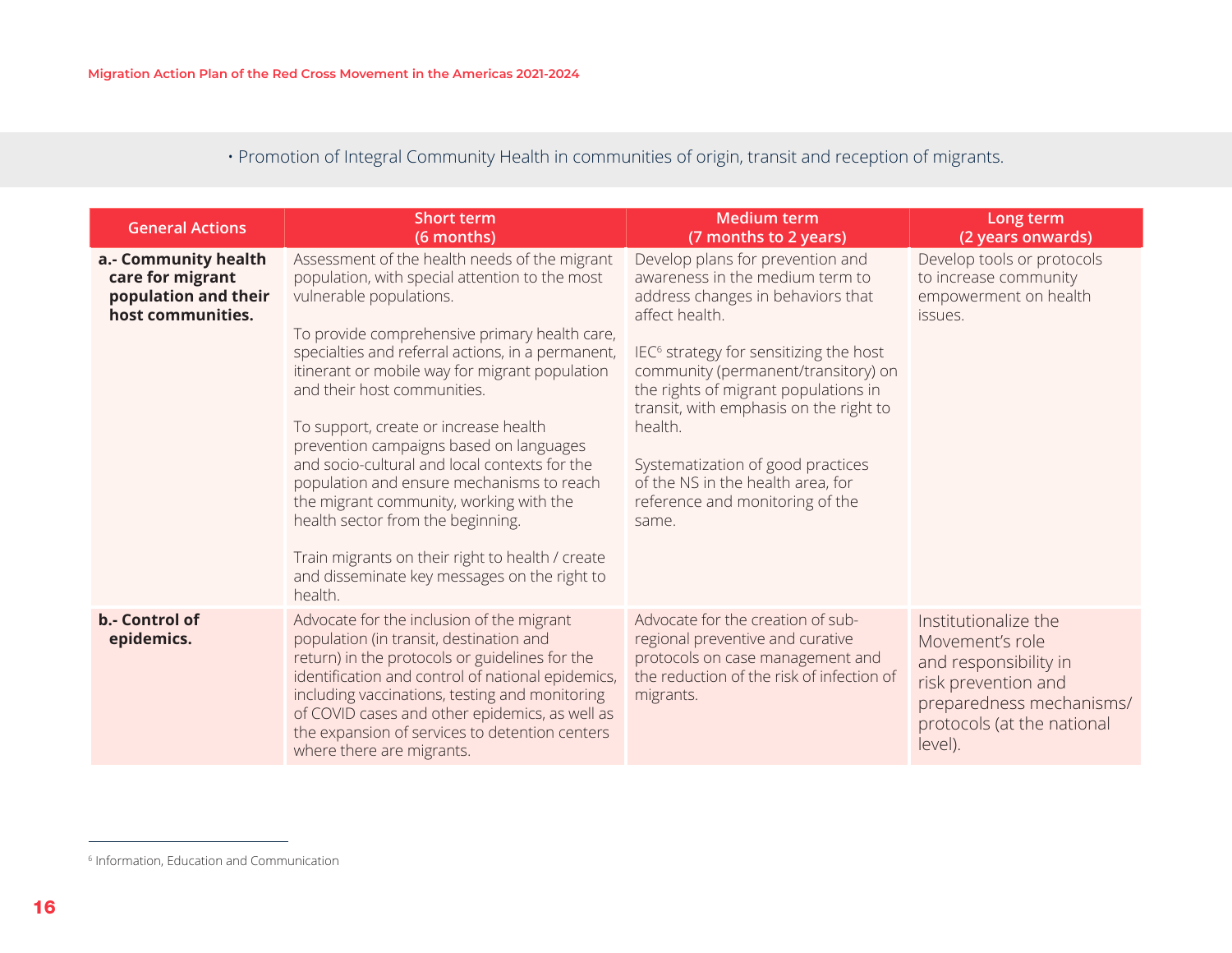• To contribute to the reduction of stigma and discrimination against migrants in the Americas, through a public awareness approach.

| <b>General Actions</b>                                                                                                                                                                                                                                        | <b>Short term</b>                                                                                                                                                                                                                                                                                                                                                                                                                                                                           | <b>Medium term</b>                                                                                                                                                                                                                                                                                                                                                                                                                                                                                                                                                                                                                                                                           | Long term                                                                                                                                                                                                                                                                                                                                                                                                                                                                                                                |
|---------------------------------------------------------------------------------------------------------------------------------------------------------------------------------------------------------------------------------------------------------------|---------------------------------------------------------------------------------------------------------------------------------------------------------------------------------------------------------------------------------------------------------------------------------------------------------------------------------------------------------------------------------------------------------------------------------------------------------------------------------------------|----------------------------------------------------------------------------------------------------------------------------------------------------------------------------------------------------------------------------------------------------------------------------------------------------------------------------------------------------------------------------------------------------------------------------------------------------------------------------------------------------------------------------------------------------------------------------------------------------------------------------------------------------------------------------------------------|--------------------------------------------------------------------------------------------------------------------------------------------------------------------------------------------------------------------------------------------------------------------------------------------------------------------------------------------------------------------------------------------------------------------------------------------------------------------------------------------------------------------------|
|                                                                                                                                                                                                                                                               | (6 months)                                                                                                                                                                                                                                                                                                                                                                                                                                                                                  | (7 months to 2 years)                                                                                                                                                                                                                                                                                                                                                                                                                                                                                                                                                                                                                                                                        | (2 years onwards)                                                                                                                                                                                                                                                                                                                                                                                                                                                                                                        |
| To promote the<br>reduction of stigma<br>and discrimination<br>against migrants,<br>contributing to<br>their protection and<br>integration in transit<br>and host countries,<br>through awareness-<br>raising mechanisms<br>with participatory<br>approaches. | Have a better understanding of the<br>regional context and recognition of<br>identities through studies or evaluations.<br>Develop a plan for sensitizing National<br>Societies (involving them from the outset)<br>on stigma and discrimination to be<br>adjusted to local NS contexts.<br>Mapping of key actors for awareness<br>raising outside the Movement.<br>Establishing reliable feedback mechanisms<br>that allow early identification of stigma and<br>discrimination behaviors. | Define the scope and identify needs,<br>channels, targets (communities,<br>media, authorities).<br>Update of the previous<br>Communication Plan (result of the<br>first Toluca PoA) for the exercise of<br>public awareness and promotion<br>of the existing common narrative,<br>updated annually - Key Messages on<br>Migration in America (development<br>adapted to NS local level).<br>Develop an awareness/messages<br>dissemination strategy considering<br>the community dimension.<br>Promote the development of<br>standardized materials on the rights<br>and duties of migrants in the route<br>and host communities.<br>Experiences exchanges - peer- to -<br>peer, between NS. | NS have local strategies or are<br>integrated within their policies or<br>strategic plans.<br>Development of internal and<br>external monitoring mechanisms,<br>through the construction of<br>indicators, measurement of results<br>and impact, differentiated by<br>prioritized populations.<br>Promote advocacy based on<br>evidence gathered through<br>the feedback mechanisms and<br>community actions developed by<br>National Societies.<br>Information networks are<br>established among National<br>Societies. |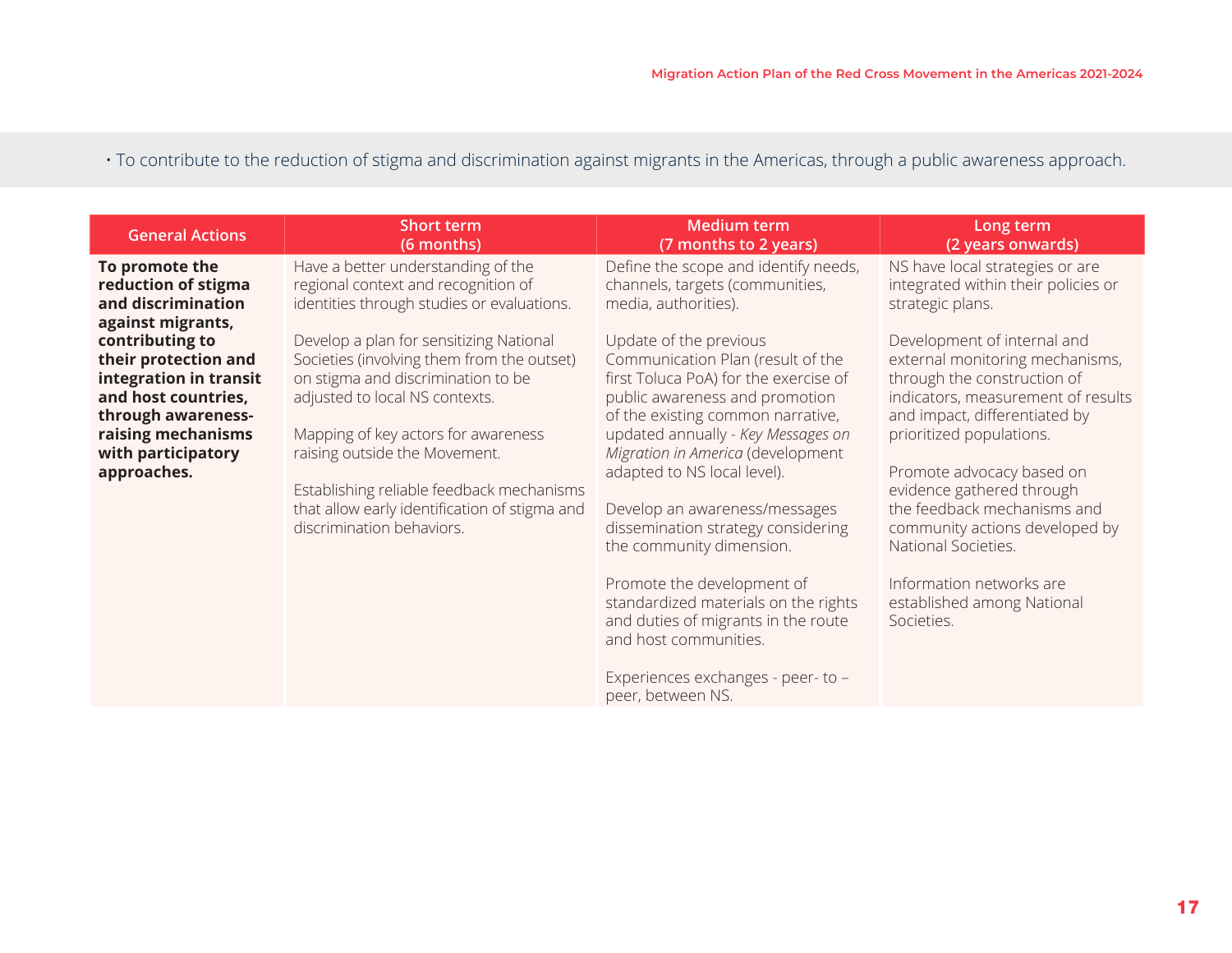

## **2**<br>**2** Exercise humanitarian diplomacy to help ensure full respect for the rights of migrants.

| <b>General Actions</b>                                                                                             | <b>Short term</b>                                                                                                                                                                                                                                                                                                                                                                                                                                                                                                                                                                                                                                                                                                                                                                                                                                                                                                                                         | <b>Medium term</b>                                                                                                                                                                                                                                                                                                                                                                                                                                                                         | Long term                                                                                                                                                                     |
|--------------------------------------------------------------------------------------------------------------------|-----------------------------------------------------------------------------------------------------------------------------------------------------------------------------------------------------------------------------------------------------------------------------------------------------------------------------------------------------------------------------------------------------------------------------------------------------------------------------------------------------------------------------------------------------------------------------------------------------------------------------------------------------------------------------------------------------------------------------------------------------------------------------------------------------------------------------------------------------------------------------------------------------------------------------------------------------------|--------------------------------------------------------------------------------------------------------------------------------------------------------------------------------------------------------------------------------------------------------------------------------------------------------------------------------------------------------------------------------------------------------------------------------------------------------------------------------------------|-------------------------------------------------------------------------------------------------------------------------------------------------------------------------------|
|                                                                                                                    | (6 months)                                                                                                                                                                                                                                                                                                                                                                                                                                                                                                                                                                                                                                                                                                                                                                                                                                                                                                                                                | (7 months to 2 years)                                                                                                                                                                                                                                                                                                                                                                                                                                                                      | (2 years onwards)                                                                                                                                                             |
| a.- Define at<br><b>National Society</b><br>level the national<br>and local scope<br>of humanitarian<br>diplomacy. | National plans on humanitarian diplomacy<br>clearly focused on improving the protection<br>of rights and the humanitarian response to<br>the vulnerabilities and needs of migrants by<br>the authorities.<br>Systematization of successful local practices<br>in humanitarian diplomacy focused on<br>migrants.<br>Specific guidelines or Guide for<br>Humanitarian Diplomacy specific to the<br>context of migration in the Americas.<br>Identify spaces for public advocacy at the<br>local, regional and international level on the<br>needs and rights of the migrant population,<br>for NS reference.<br>Mapping of key actors/spaces for<br>humanitarian diplomacy by understanding<br>what institutions are doing to 1) avoid<br>duplication of work; 2) add synergies and<br>collective working arrangements (if possible).<br>Mapping of national, regional and<br>international regulations on migration for NS<br>reference. Normative matrix. | Generate advocacy for the<br>reformulation or updating of<br>national regulations on migration.<br>Generate collective and<br>coordinated Movement action with<br>regional/continental key messages.<br>Adapting existing key messages<br>Strengthen the skills, capacities<br>and approaches for humanitarian<br>diplomacy focused on state/<br>government actors for the specific<br>impact on migration in order to<br>achieve access to rights and non-<br>discrimination of migrants. | Humanitarian Diplomacy for<br>social integration, seeking that the<br>migrant population has access<br>to rights/services such as health,<br>education, social security, etc. |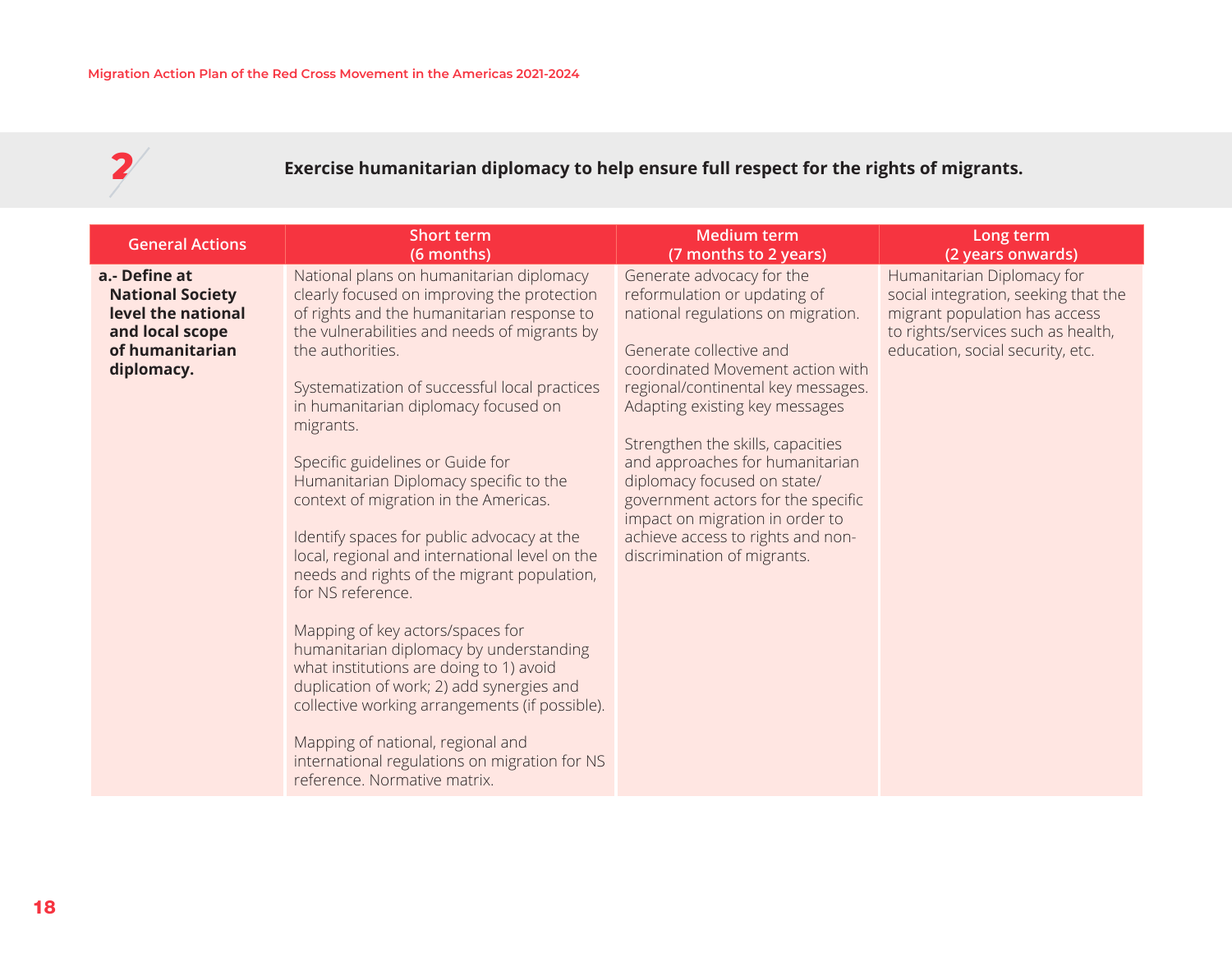| <b>General Actions</b>                                                                                    | <b>Short term</b><br>(6 months)                                                                                                                                                                                                                                                                                                                                                                                                                                                             | <b>Medium term</b><br>(7 months to 2 years)                                                                                                                                                                                                                                                               | Long term<br>(2 years onwards) |
|-----------------------------------------------------------------------------------------------------------|---------------------------------------------------------------------------------------------------------------------------------------------------------------------------------------------------------------------------------------------------------------------------------------------------------------------------------------------------------------------------------------------------------------------------------------------------------------------------------------------|-----------------------------------------------------------------------------------------------------------------------------------------------------------------------------------------------------------------------------------------------------------------------------------------------------------|--------------------------------|
| b.- To define the<br>Movement's<br>humanitarian<br>diplomacy approach<br>to migration in the<br>Americas. | Monitoring of cross-border phenomena as<br>an advocacy tool. IFRC and ICRC monitoring<br>flows, trends and consequences to be<br>shared with NS. Establish periodicity and<br>systematization.<br>Strengthen the networking with United<br>Nations agencies, international organizations<br>and the Movement at local and national<br>levels. Between MOUV, set up binational<br>communication groups.<br>Tools/considerations for complementarity<br>and coordination with United Nations. | Interaction of the ICRC and<br>IFRC with regional organizations<br>and processes, feeding the<br>positioning with the elements of<br>joint work of the Movement and<br>providing feedback to the NS in<br>the framework of the follow-up<br>meetings of this Plan of Action.                              |                                |
| c.- Strengthen the<br>impact of the NS<br><b>Humanitarian</b><br><b>Diplomacy</b>                         | Key messages on humanitarian diplomacy<br>developed for advocacy with governments,<br>civil society organizations and other decision<br>makers related to migration issues.                                                                                                                                                                                                                                                                                                                 | Increase and sustain the strategic<br>alliances with the state and the<br>private sector to preserve the<br>humanitarian space in favor of<br>migrants, including refugees.<br>Strengthen the joint messages<br>on the Movement's auxiliary role<br>in addressing the needs of the<br>migrant population. |                                |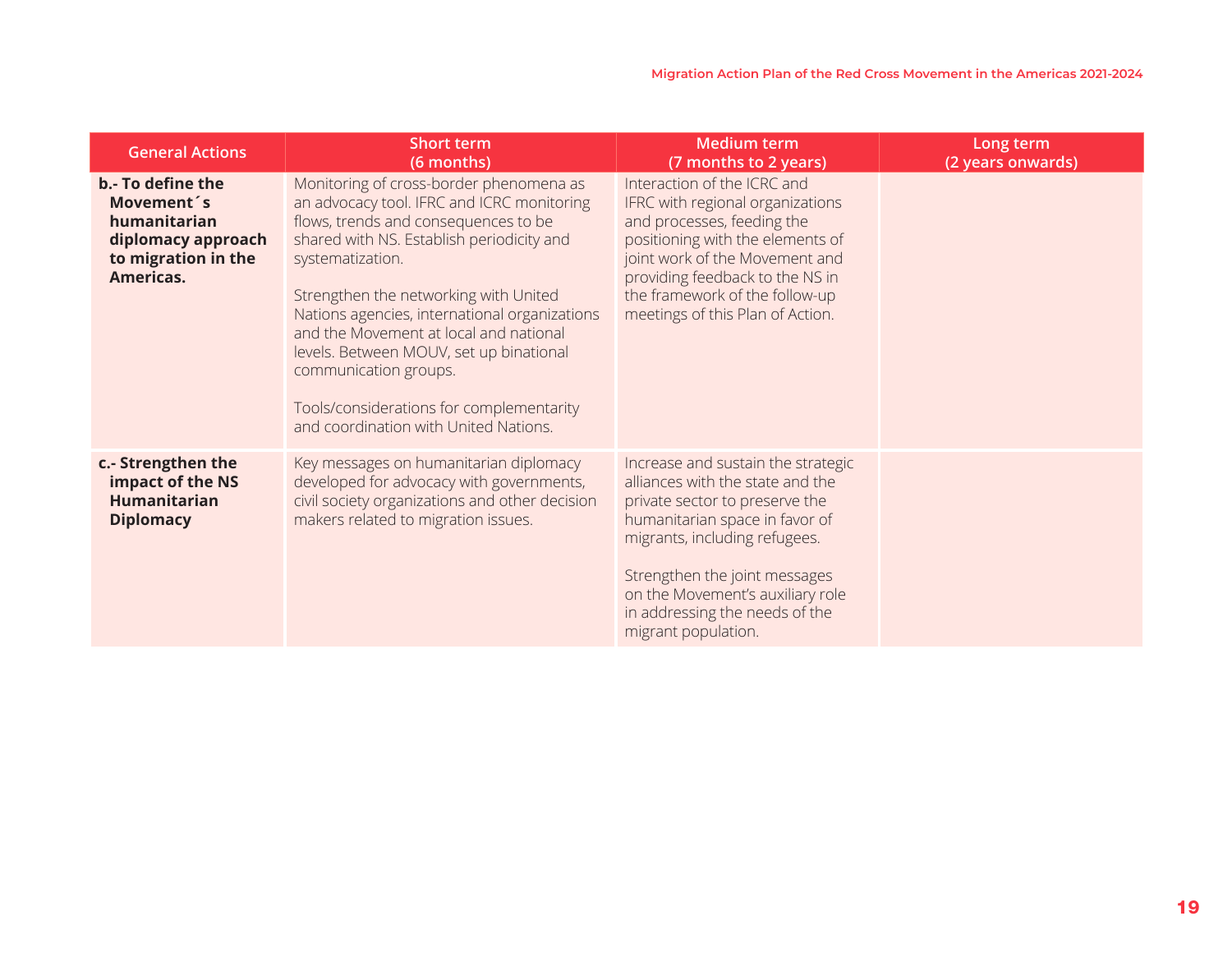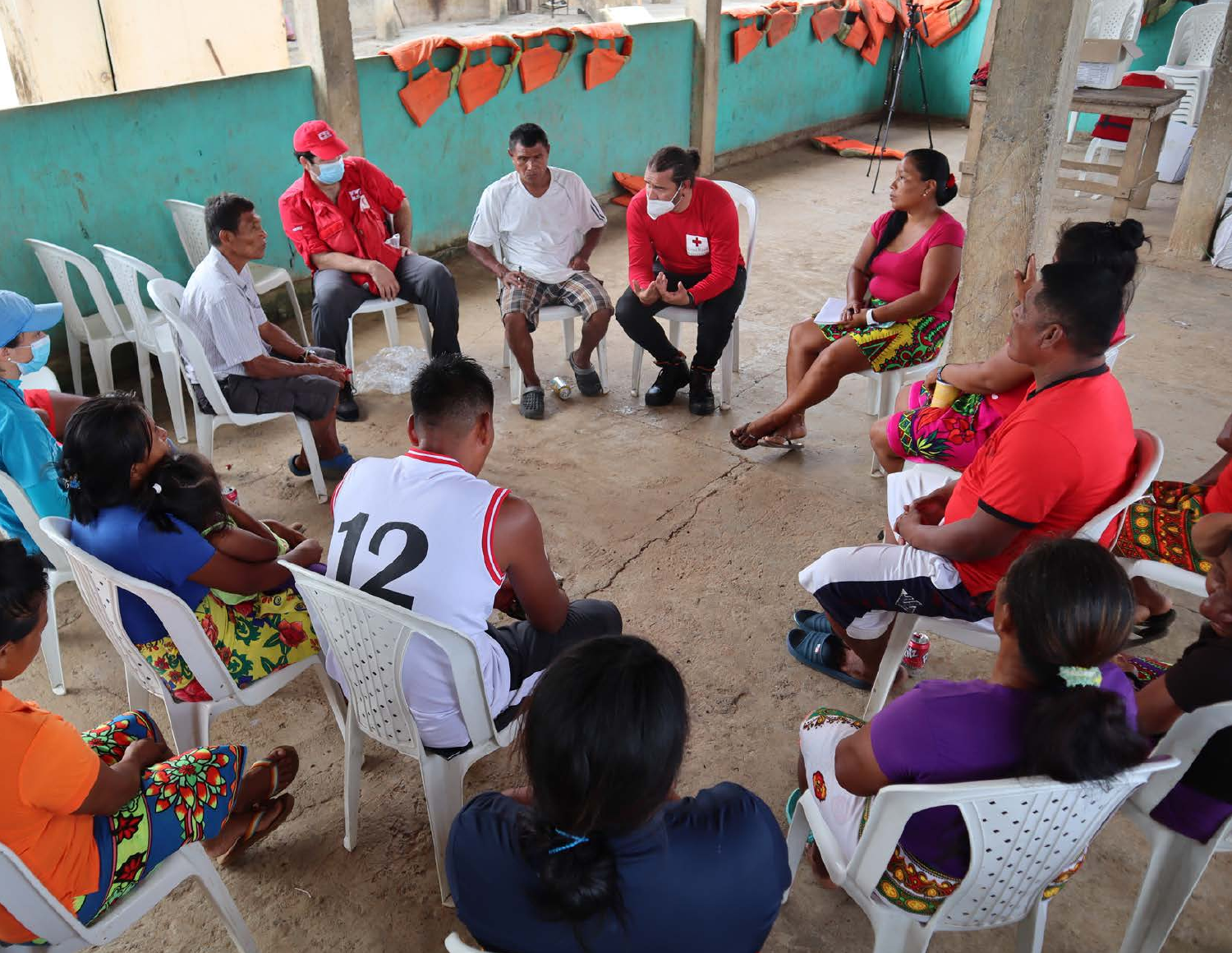## **B. Priorities for enabling response**

**1**

 **The support to National Societies by the IFRC and the ICRC, as well as the collaboration between National Societies for their development as strong and efficient actors in humanitarian work in favour of migrants.**

| <b>General Actions</b>                                                            | Short term                                                                                                                                                                                                                                                                                                                                                                                                                                                                                                                                                                                                                                                                                                                                                                                                            | Medium term                                                                                                                                                                                                                                                                                                                                                                                                                                            | Long term                                                                                                                                                                                                                                                                                                                                                                                       |
|-----------------------------------------------------------------------------------|-----------------------------------------------------------------------------------------------------------------------------------------------------------------------------------------------------------------------------------------------------------------------------------------------------------------------------------------------------------------------------------------------------------------------------------------------------------------------------------------------------------------------------------------------------------------------------------------------------------------------------------------------------------------------------------------------------------------------------------------------------------------------------------------------------------------------|--------------------------------------------------------------------------------------------------------------------------------------------------------------------------------------------------------------------------------------------------------------------------------------------------------------------------------------------------------------------------------------------------------------------------------------------------------|-------------------------------------------------------------------------------------------------------------------------------------------------------------------------------------------------------------------------------------------------------------------------------------------------------------------------------------------------------------------------------------------------|
|                                                                                   | (6 months)                                                                                                                                                                                                                                                                                                                                                                                                                                                                                                                                                                                                                                                                                                                                                                                                            | (7 months to 2 years)                                                                                                                                                                                                                                                                                                                                                                                                                                  | (2 years onwards)                                                                                                                                                                                                                                                                                                                                                                               |
| a.- Training and<br>capacity building<br>of the Movement's<br>humanitarian staff. | Training and capacity building for humanitarian<br>staff of the Movement in migration, establishing<br>specific modules in the short term on:<br>migration and migrant rights; CEA approach;<br>data collection and analysis; PGI; Minimum<br>Protection Approach (which includes the<br>principle of do no harm); human trafficking and<br>migrant smuggling; resource mobilization.<br>Assessment of human talent at the NS level<br>to identify gaps, to conduct an appropriate<br>training plan. (Internal process of each NS).<br>Double affectation COVID and migration - need<br>of PPE - assistance by other means without<br>presence - social distancing - temporary<br>facilities - reinforce these capacities - correlation<br>with health. Continued support throughout the<br>duration of the pandemic. | Motivate Migrant Volunteers within<br>the Movement by securing staff.<br>Decisions of the governing bodies of<br>the NS.<br>Training within the Movement -<br>formalizing these ToTs7 on Migration<br>- adequate assistance.<br>Training and capacity building:<br>Livelihoods, CTP tools; human<br>trafficking and migrant smuggling.<br>Establishment of specific<br>intermediate modules.<br>Support for double affectation<br>COVID and migration. | Encourage the Movement's<br>Migrant Volunteers through<br>guidelines that promote the<br>equivalence or validation<br>of competencies among<br>NS. Under principles of<br>volunteerism and universality.<br>Training and capacity building<br>as a constant process in the<br>Movement. Establishment of<br>specific advanced modules<br>Support for double affectation<br>COVID and migration. |

<sup>7</sup> Trainings of Trainers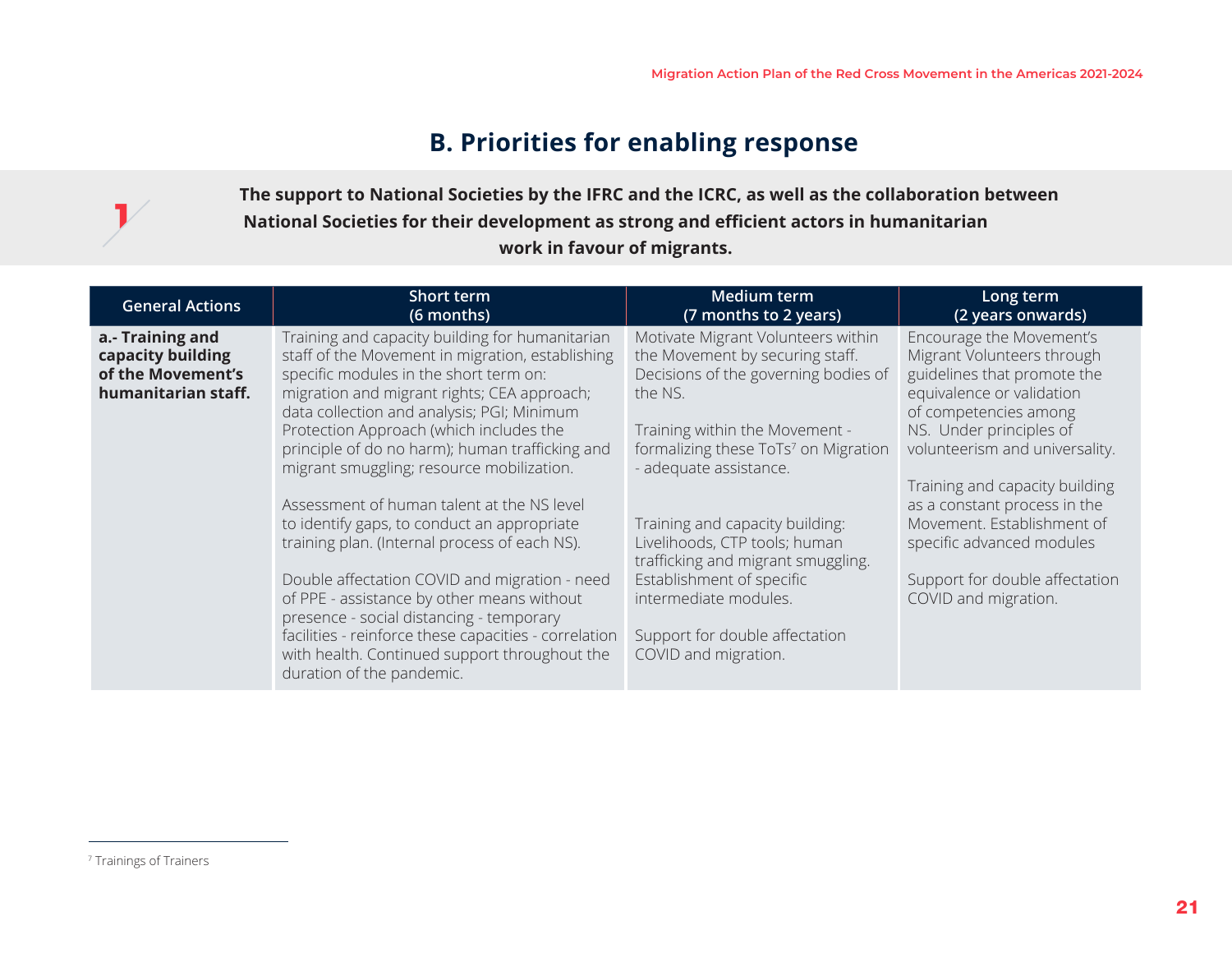| <b>General Actions</b>                                                                                         | Short term<br>(6 months)                                                                                                                                                                                                                                                                                                                                                                                                                                                                                                                                                                                                                                                             | Medium term<br>(7 months to 2 years)                                                                                                                                                                                                                                                                                                                          | Long term<br>(2 years onwards)                                                                                                                                                            |
|----------------------------------------------------------------------------------------------------------------|--------------------------------------------------------------------------------------------------------------------------------------------------------------------------------------------------------------------------------------------------------------------------------------------------------------------------------------------------------------------------------------------------------------------------------------------------------------------------------------------------------------------------------------------------------------------------------------------------------------------------------------------------------------------------------------|---------------------------------------------------------------------------------------------------------------------------------------------------------------------------------------------------------------------------------------------------------------------------------------------------------------------------------------------------------------|-------------------------------------------------------------------------------------------------------------------------------------------------------------------------------------------|
| b.- Strengthening<br>national and local<br>management of the<br>NS.                                            | Activate mechanisms for reactive coordination<br>between NS - reporting mechanisms - in<br>emergency and long-term situations.<br>Information systems - spaces for exchange as<br>official information sources (handling of personal<br>data in a secure manner).<br>Strengthen the capacities of the NS in monitoring<br>and information management: collection,<br>capture, treatment, reading and analysis of<br>information for decision making.<br>That the NS identify mechanisms for the<br>decentralization and autonomy of the local<br>response capacity.<br>Study to generate post-pandemic economic<br>resource generation plans for the NS.<br>(reinventing ourselves). | Create a Regional or Sub-Regional<br>Movement Migration Network.<br>Development of monitoring<br>mechanisms - indicators - to analyze<br>the impact of our response.                                                                                                                                                                                          | Working on the sustainability of<br>actions - Safer access - access<br>for the NS.<br>Development of monitoring<br>mechanisms - indicators - to<br>analyze the impact of our<br>response. |
| c.- Identify<br>mechanisms for<br>networking within<br>the Movement at<br>regional or sub-<br>regional levels. | Promote or strengthen the mechanisms of<br>action and response of the NS at the territorial<br>level and other actors in the Movement.<br>(territorial articulation of the Movement).<br>Promote dialogue among NS to maintain<br>the exchange of information as well as the<br>harmonization of good practices to improve the<br>Movement's response.<br>Identification or update of the response in<br>human mobility of the NS in a regional mapping,<br>inside and outside the Movement, to articulate<br>the coordination, improve and strengthen the<br>response prior to the arrival of the migrant<br>population in the next country.                                        | Generate initial plans for Movement<br>level articulation at the regional or<br>sub-regional level in human mobility.<br>To articulate a model of networked<br>response.<br>Strengthen participation or join<br>other local, national, sub-regional<br>or regional humanitarian networks<br>in migration for the management of<br>shared response mechanisms. |                                                                                                                                                                                           |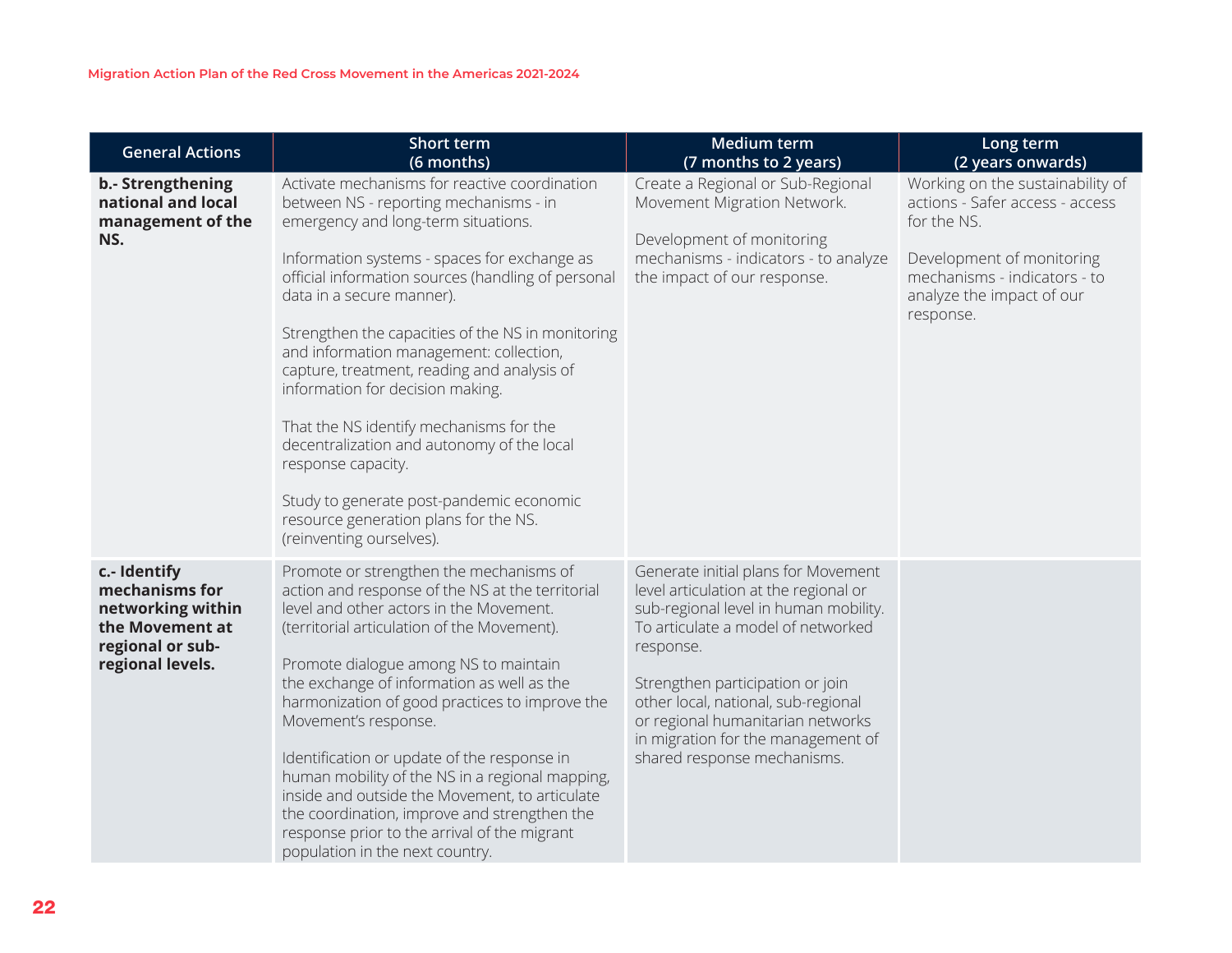

### **2**<br>**2** Resource mobilization - supporting National Societies and working as a Movement **to increase resources for the response.**

| <b>General Actions</b>                                                                                                                                                                                                                                                                                                                                                                             | Short term<br>(6 months)                                                                                      | Medium term<br>(7 months to 2 years)                                                                                                                                                                                                                                                                                                                                                                                                                                                                                                                     | Long term<br>(2 years onwards)                                                                                                                                                                      |
|----------------------------------------------------------------------------------------------------------------------------------------------------------------------------------------------------------------------------------------------------------------------------------------------------------------------------------------------------------------------------------------------------|---------------------------------------------------------------------------------------------------------------|----------------------------------------------------------------------------------------------------------------------------------------------------------------------------------------------------------------------------------------------------------------------------------------------------------------------------------------------------------------------------------------------------------------------------------------------------------------------------------------------------------------------------------------------------------|-----------------------------------------------------------------------------------------------------------------------------------------------------------------------------------------------------|
| a.- Establish individual<br>strategies for resource<br>mobilization.                                                                                                                                                                                                                                                                                                                               | Mapping of local, national, regional<br>initiatives and potentialities.                                       | Develop a portfolio of national and<br>regional programs focused on the needs<br>of the migrant population.<br>Encourage participation in cooperation<br>spaces.<br>Promote dialogue with donors through<br>spaces organized by the Movement.                                                                                                                                                                                                                                                                                                            | Development of resource<br>mobilization strategies for the<br>increase and sustainability<br>of resources, including the<br>promotion of units for the<br>generation of own resources by<br>the NS. |
| b.- Coordinate with the<br><b>Movement's Virtual</b><br><b>Fundraising Hub and</b><br>promote the Hub with<br><b>National Societies</b><br>in the region. (The<br>objective of the Hub is to<br>bring together fundraising<br>expertise from across the<br>Movement to maximize<br>fundraising and to<br>coordinate support in<br>developing fundraising<br>capacity among National<br>Societies). | ICRC-IFRC coordination to establish<br>a regional network to exchange<br>knowledge and skills in fundraising. | Encourage National Societies to interact/<br>participate with the Movement's Virtual<br>Fundraising Hub (e.g., for fundraising<br>directors/managers to receive the Hub's<br>electronic newsletter and contact the<br>Hub's Project Manager to inquire about<br>fundraising or technical exchanges and/or<br>support).<br>Promote the Hub's new digital fundraising<br>platform (iRaiser) among National Societies<br>in the region.<br>Encourage National Societies to participate<br>in the Hub's Peer Review fundraising data<br>collection exercise. | Mobilize support from National<br>Societies in the region for<br>Movement-wide/global/regional<br>fundraising initiatives.                                                                          |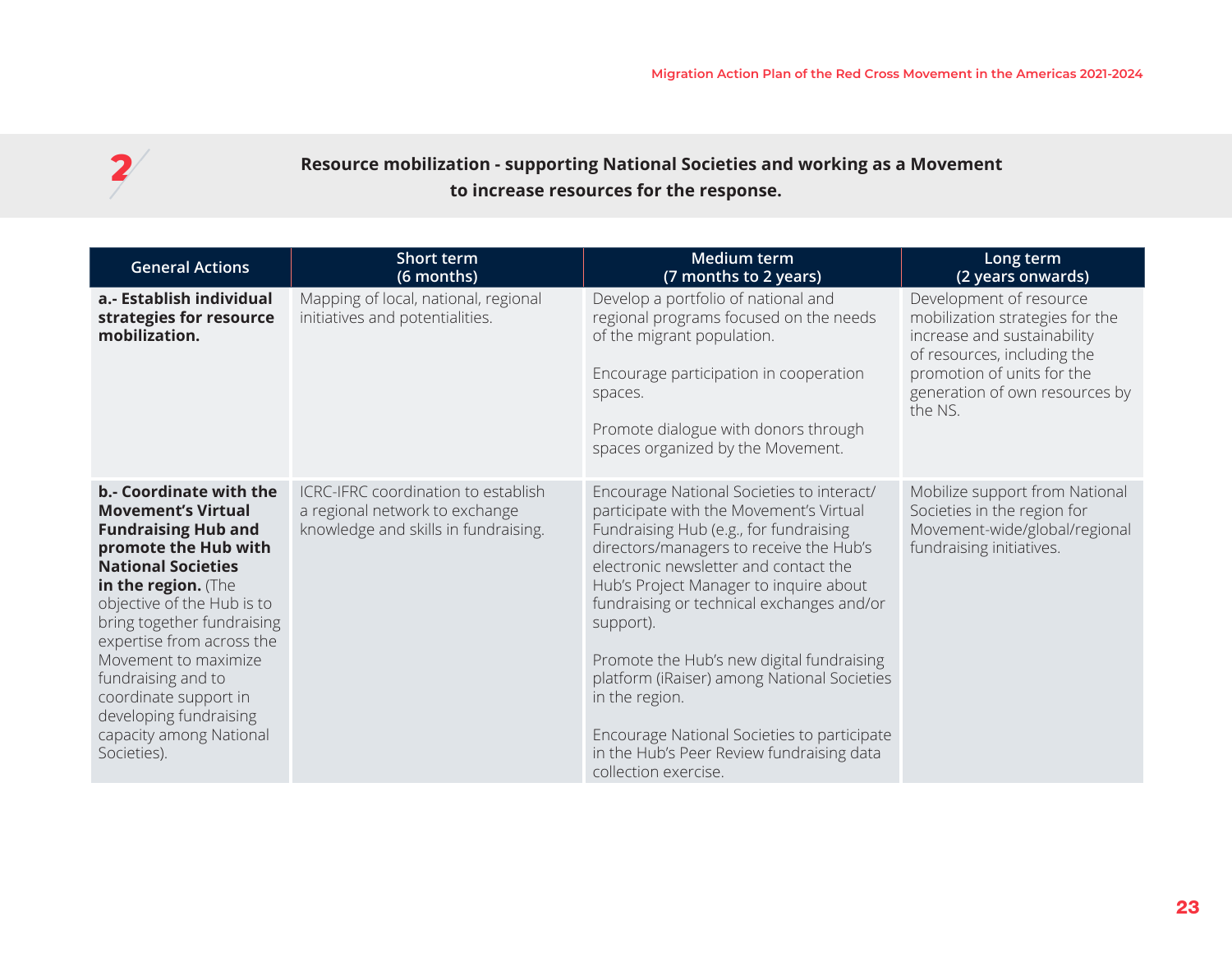

#### **Facilitate a Movement coordination approach in line with SMCC at the regional and country level and establish 3 mechanisms for monitoring.**

| <b>General Actions</b>                                                                              | Short term<br>(6 months)                                                                                    | Medium term<br>(7 months to 2 years)                                                                                                                       | Long term<br>(2 years onwards)                                                                                                       |
|-----------------------------------------------------------------------------------------------------|-------------------------------------------------------------------------------------------------------------|------------------------------------------------------------------------------------------------------------------------------------------------------------|--------------------------------------------------------------------------------------------------------------------------------------|
| a.- Improve<br>coordination and<br>follow-up in the<br>implementation of the<br><b>Action Plan.</b> | Promote a mechanism for monitoring<br>of regional leadership.<br>Establish Working Groups -<br>Subregional. | Construction of a model of harmonized<br>general indicators.<br>Intermediate evaluation of the Plan (1.5<br>years) with support from the PMER-<br>IFRC+NS. | Implementation of a monitoring<br>plan and follow-up of the plan's<br>compliance.<br>Final Report / Case Study /<br>Lessons Learned. |
|                                                                                                     |                                                                                                             | Regular meetings for the evaluation and<br>monitoring of the Plan.                                                                                         | Final Recommendations.                                                                                                               |